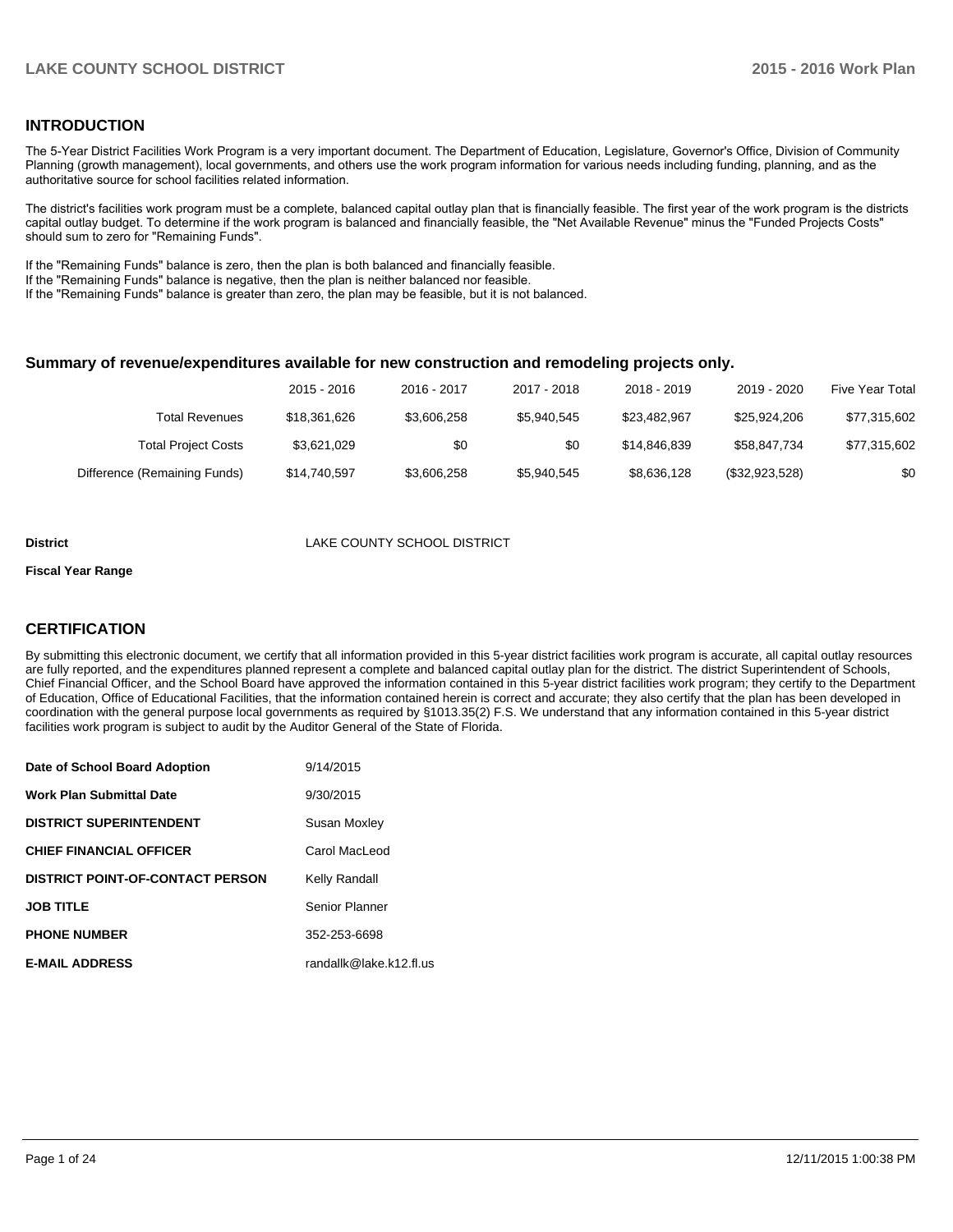# **Expenditures**

#### **Expenditure for Maintenance, Repair and Renovation from 1.50-Mills and PECO**

Annually, prior to the adoption of the district school budget, each school board must prepare a tentative district facilities work program that includes a schedule of major repair and renovation projects necessary to maintain the educational and ancillary facilities of the district.

|                | Item                                                                                                                                                                                                                                                                                                                                                                                                                                                                                                                                                                                                                                                                                                                                                                                                                                                                                                                                                                                                                                                                                                                                                                                                                                                                                                                                                                                                                                                                                                                                                                                                                                              | $2015 - 2016$<br><b>Actual Budget</b> | 2016 - 2017<br>Projected | 2017 - 2018<br>Projected | 2018 - 2019<br>Projected | 2019 - 2020<br>Projected | <b>Total</b> |  |  |  |  |  |
|----------------|---------------------------------------------------------------------------------------------------------------------------------------------------------------------------------------------------------------------------------------------------------------------------------------------------------------------------------------------------------------------------------------------------------------------------------------------------------------------------------------------------------------------------------------------------------------------------------------------------------------------------------------------------------------------------------------------------------------------------------------------------------------------------------------------------------------------------------------------------------------------------------------------------------------------------------------------------------------------------------------------------------------------------------------------------------------------------------------------------------------------------------------------------------------------------------------------------------------------------------------------------------------------------------------------------------------------------------------------------------------------------------------------------------------------------------------------------------------------------------------------------------------------------------------------------------------------------------------------------------------------------------------------------|---------------------------------------|--------------------------|--------------------------|--------------------------|--------------------------|--------------|--|--|--|--|--|
| <b>HVAC</b>    |                                                                                                                                                                                                                                                                                                                                                                                                                                                                                                                                                                                                                                                                                                                                                                                                                                                                                                                                                                                                                                                                                                                                                                                                                                                                                                                                                                                                                                                                                                                                                                                                                                                   | \$1.503.522                           | \$2,125,894              | \$2,100,000              | \$1.625.000              | \$1.624.999              | \$8,979,415  |  |  |  |  |  |
| Locations:     | ALTOONA SCHOOL, ASTATULA ELEMENTARY, BEVERLY SHORES ELEMENTARY, C V GRIFFIN EDUCATION CENTER, CARVER<br>MIDDLE, CECIL E GRAY MIDDLE, CLERMONT ELEMENTARY, CLERMONT MIDDLE, CYPRESS RIDGE ELEMENTARY, DABNEY<br>CENTER, EAST RIDGE MIDDLE SCHOOL, EAST RIDGE SENIOR HIGH, EDUCATIONAL FOUNDATION, ETS - EDUCATION TECH.<br>SYSTEMS NORTH LAKE COUNTY, ETS - EDUCATIONAL TECH. SYSTEMS SOUTH LAKE COUNTY, EUSTIS ELEMENTARY, EUSTIS<br>HEIGHTS ELEMENTARY, EUSTIS HIGH ANNEX (CURTRIGHT CAMPUS), EUSTIS MIDDLE, EUSTIS SENIOR HIGH, FRUITLAND PARK<br>ELEMENTARY, GRASSY LAKE ELEMENTARY, GROVELAND BUS LOT, GROVELAND ELEMENTARY, HOWEY EDUCATION CENTER,<br>LAKE HILLS ESE CENTER, LAKE MINNEOLA SENIOR HIGH, LAKE SUPERINTENDENT'S OFFICE, LAKE VOCATIONAL CENTERS, LCS<br>ACCOUNTABILITY AND PROGRAM SUPPORT, LEESBURG ELEMENTARY, LEESBURG EMPLOYEE WELLNESS CENTER, LEESBURG<br>SENIOR HIGH, LEESBURG TRANSPORTATION FACILITY, LOST LAKE ELEMENTARY, MASCOTTE CENTER, MASCOTTE CHARTER<br>ELEMENTARY SCHOOL, MINNEOLA ELEMENTARY, MOUNT DORA MIDDLE, MT DORA SENIOR HIGH, NORTH LAKE EMPLOYEE<br>WELLNESS CENTER, OAK PARK MIDDLE, PINE RIDGE ELEMENTARY, RIMES EARLY LEARNING & LITERACY CENTER, ROUND LAKE<br>ELEMENTARY, SAWGRASS BAY ELEMENTARY, SEMINOLE SPRINGS ELEMENTARY, SORRENTO ELEMENTARY, SOUTH LAKE<br>SENIOR HIGH, SPRING CREEK ELEMENTARY, TAVARES ELEMENTARY, TAVARES MIDDLE, TAVARES SENIOR HIGH, TREADWAY<br>ELEMENTARY, TRIANGLE ELEMENTARY, UMATILLA CENTER, UMATILLA ELEMENTARY, UMATILLA MIDDLE, UMATILLA SENIOR<br>HIGH, US 27 TRANSPORTATION FACILITY, VILLAGES ELEMENTARY, WAREHOUSE AND GROUNDS, WINDY HILL MIDDLE |                                       |                          |                          |                          |                          |              |  |  |  |  |  |
| Flooring       |                                                                                                                                                                                                                                                                                                                                                                                                                                                                                                                                                                                                                                                                                                                                                                                                                                                                                                                                                                                                                                                                                                                                                                                                                                                                                                                                                                                                                                                                                                                                                                                                                                                   | \$105,000                             | \$211,129                | \$523,331                | \$125,000                | \$125,000                | \$1,089,460  |  |  |  |  |  |
| Locations:     | ALTOONA SCHOOL, ASTATULA ELEMENTARY, BEVERLY SHORES ELEMENTARY, C V GRIFFIN EDUCATION CENTER, CARVER<br>MIDDLE, CECIL E GRAY MIDDLE, CLERMONT ELEMENTARY, CLERMONT MIDDLE, CYPRESS RIDGE ELEMENTARY, DABNEY<br>CENTER, EAST RIDGE MIDDLE SCHOOL, EAST RIDGE SENIOR HIGH, ETS - EDUCATION TECH. SYSTEMS NORTH LAKE COUNTY,<br>ETS - EDUCATIONAL TECH. SYSTEMS SOUTH LAKE COUNTY, EUSTIS ELEMENTARY, EUSTIS HEIGHTS ELEMENTARY, EUSTIS HIGH<br>ANNEX (CURTRIGHT CAMPUS), EUSTIS MIDDLE, EUSTIS SENIOR HIGH, FRUITLAND PARK ELEMENTARY, GRASSY LAKE<br>ELEMENTARY, GROVELAND BUS LOT, GROVELAND ELEMENTARY, HOWEY EDUCATION CENTER, LAKE HILLS ESE CENTER, LAKE<br>MINNEOLA SENIOR HIGH. LAKE SUPERINTENDENT'S OFFICE. LAKE VOCATIONAL CENTERS. LCS ACCOUNTABILITY AND<br>PROGRAM SUPPORT, LEESBURG ELEMENTARY, LEESBURG SENIOR HIGH, LEESBURG TRANSPORTATION FACILITY, LOST LAKE<br>ELEMENTARY, MASCOTTE CENTER, MASCOTTE CHARTER ELEMENTARY SCHOOL, MINNEOLA ELEMENTARY, MOUNT DORA<br>MIDDLE, MT DORA SENIOR HIGH, NORTH LAKE EMPLOYEE WELLNESS CENTER, OAK PARK MIDDLE, PINE RIDGE ELEMENTARY,<br>RIMES EARLY LEARNING & LITERACY CENTER, ROUND LAKE ELEMENTARY, SAWGRASS BAY ELEMENTARY, SEMINOLE SPRINGS<br>ELEMENTARY, SORRENTO ELEMENTARY, SOUTH LAKE SENIOR HIGH, SPRING CREEK ELEMENTARY, TAVARES ELEMENTARY,<br>TAVARES MIDDLE, TAVARES SENIOR HIGH, TREADWAY ELEMENTARY, TRIANGLE ELEMENTARY, UMATILLA CENTER, UMATILLA<br>ELEMENTARY, UMATILLA MIDDLE, UMATILLA SENIOR HIGH, US 27 TRANSPORTATION FACILITY, VILLAGES ELEMENTARY,<br>WAREHOUSE AND GROUNDS, WINDY HILL MIDDLE                                                            |                                       |                          |                          |                          |                          |              |  |  |  |  |  |
| Roofing        |                                                                                                                                                                                                                                                                                                                                                                                                                                                                                                                                                                                                                                                                                                                                                                                                                                                                                                                                                                                                                                                                                                                                                                                                                                                                                                                                                                                                                                                                                                                                                                                                                                                   | \$1,957,000                           | \$1,529,416              | \$1,416,669              | \$1,602,598              | \$1,602,598              | \$8,108,281  |  |  |  |  |  |
| Locations:     | ALTOONA SCHOOL, ASTATULA ELEMENTARY, BEVERLY SHORES ELEMENTARY, C V GRIFFIN EDUCATION CENTER, CARVER<br>MIDDLE, CECIL E GRAY MIDDLE, CLERMONT ELEMENTARY, CLERMONT MIDDLE, CYPRESS RIDGE ELEMENTARY, DABNEY<br>CENTER, EAST RIDGE MIDDLE SCHOOL, EAST RIDGE SENIOR HIGH, ETS - EDUCATION TECH. SYSTEMS NORTH LAKE COUNTY,<br>ETS - EDUCATIONAL TECH. SYSTEMS SOUTH LAKE COUNTY, EUSTIS ELEMENTARY, EUSTIS HEIGHTS ELEMENTARY, EUSTIS HIGH<br>ANNEX (CURTRIGHT CAMPUS), EUSTIS MIDDLE, EUSTIS SENIOR HIGH, FRUITLAND PARK ELEMENTARY, GRASSY LAKE<br>ELEMENTARY, GROVELAND BUS LOT, GROVELAND ELEMENTARY, HOWEY EDUCATION CENTER, LAKE HILLS ESE CENTER, LAKE<br>MINNEOLA SENIOR HIGH, LAKE SUPERINTENDENT'S OFFICE, LAKE VOCATIONAL CENTERS, LCS ACCOUNTABILITY AND<br>PROGRAM SUPPORT, LEESBURG ELEMENTARY, LEESBURG SENIOR HIGH, LEESBURG TRANSPORTATION FACILITY, LOST LAKE<br>ELEMENTARY, MASCOTTE CENTER, MASCOTTE CHARTER ELEMENTARY SCHOOL, MINNEOLA ELEMENTARY, MOUNT DORA<br>MIDDLE, MT DORA SENIOR HIGH, NORTH LAKE EMPLOYEE WELLNESS CENTER, OAK PARK MIDDLE, PINE RIDGE ELEMENTARY,<br>RIMES EARLY LEARNING & LITERACY CENTER, ROUND LAKE ELEMENTARY, SAWGRASS BAY ELEMENTARY, SEMINOLE SPRINGS<br>ELEMENTARY, SORRENTO ELEMENTARY, SOUTH LAKE SENIOR HIGH, SPRING CREEK ELEMENTARY, TAVARES ELEMENTARY,<br>TAVARES MIDDLE, TAVARES SENIOR HIGH, TREADWAY ELEMENTARY, TRIANGLE ELEMENTARY, UMATILLA CENTER, UMATILLA<br>ELEMENTARY, UMATILLA MIDDLE, UMATILLA SENIOR HIGH, US 27 TRANSPORTATION FACILITY, VILLAGES ELEMENTARY,<br>WAREHOUSE AND GROUNDS. WINDY HILL MIDDLE                                                            |                                       |                          |                          |                          |                          |              |  |  |  |  |  |
| Safety to Life |                                                                                                                                                                                                                                                                                                                                                                                                                                                                                                                                                                                                                                                                                                                                                                                                                                                                                                                                                                                                                                                                                                                                                                                                                                                                                                                                                                                                                                                                                                                                                                                                                                                   | \$100,000                             | \$200,000                | \$100,000                | \$100,000                | \$100,000                | \$600,000    |  |  |  |  |  |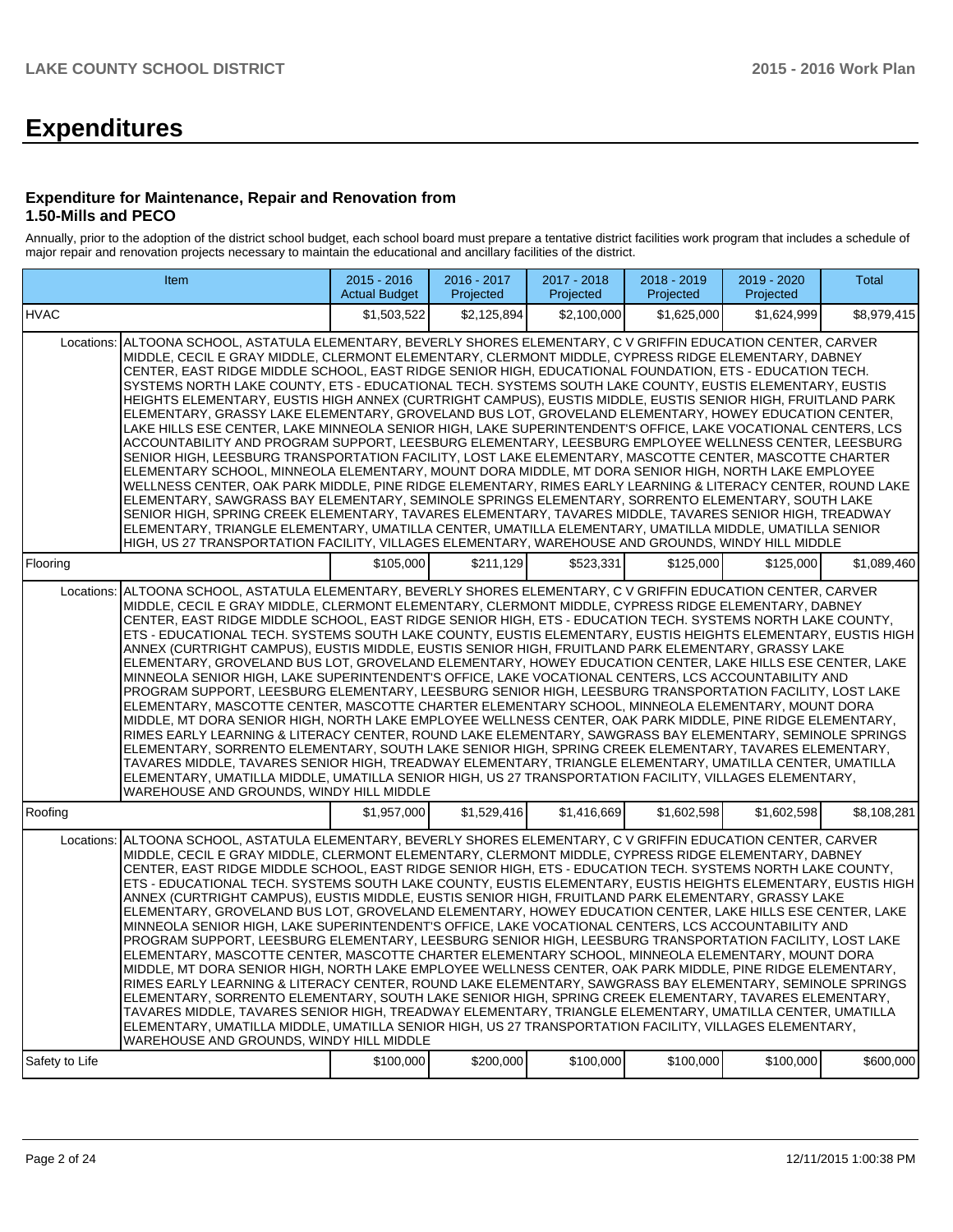|                          | Locations: ALTOONA SCHOOL, ASTATULA ELEMENTARY, BEVERLY SHORES ELEMENTARY, C V GRIFFIN EDUCATION CENTER, CARVER<br>MIDDLE, CECIL E GRAY MIDDLE, CLERMONT ELEMENTARY, CLERMONT MIDDLE, CYPRESS RIDGE ELEMENTARY, DABNEY<br>CENTER. EAST RIDGE MIDDLE SCHOOL. EAST RIDGE SENIOR HIGH. ETS - EDUCATION TECH. SYSTEMS NORTH LAKE COUNTY.<br>ETS - EDUCATIONAL TECH. SYSTEMS SOUTH LAKE COUNTY, EUSTIS ELEMENTARY, EUSTIS HEIGHTS ELEMENTARY, EUSTIS HIGH<br>ANNEX (CURTRIGHT CAMPUS), EUSTIS MIDDLE, EUSTIS SENIOR HIGH, FRUITLAND PARK ELEMENTARY, GRASSY LAKE<br>ELEMENTARY, GROVELAND BUS LOT, GROVELAND ELEMENTARY, HOWEY EDUCATION CENTER, LAKE HILLS ESE CENTER, LAKE<br>MINNEOLA SENIOR HIGH, LAKE SUPERINTENDENT'S OFFICE, LAKE VOCATIONAL CENTERS, LCS ACCOUNTABILITY AND<br>PROGRAM SUPPORT, LEESBURG ELEMENTARY, LEESBURG SENIOR HIGH, LEESBURG TRANSPORTATION FACILITY, LOST LAKE<br>ELEMENTARY, MASCOTTE CENTER, MASCOTTE CHARTER ELEMENTARY SCHOOL, MINNEOLA ELEMENTARY, MOUNT DORA<br>MIDDLE, MT DORA SENIOR HIGH, NORTH LAKE EMPLOYEE WELLNESS CENTER, OAK PARK MIDDLE, PINE RIDGE ELEMENTARY,<br>RIMES EARLY LEARNING & LITERACY CENTER, ROUND LAKE ELEMENTARY, SAWGRASS BAY ELEMENTARY, SEMINOLE SPRINGS<br>ELEMENTARY, SORRENTO ELEMENTARY, SOUTH LAKE SENIOR HIGH, SPRING CREEK ELEMENTARY, TAVARES ELEMENTARY,<br>TAVARES MIDDLE, TAVARES SENIOR HIGH, TREADWAY ELEMENTARY, TRIANGLE ELEMENTARY, UMATILLA CENTER, UMATILLA<br>ELEMENTARY, UMATILLA MIDDLE, UMATILLA SENIOR HIGH, US 27 TRANSPORTATION FACILITY, VILLAGES ELEMENTARY,<br>WAREHOUSE AND GROUNDS, WINDY HILL MIDDLE                                                 |           |          |          |          |          |           |
|--------------------------|---------------------------------------------------------------------------------------------------------------------------------------------------------------------------------------------------------------------------------------------------------------------------------------------------------------------------------------------------------------------------------------------------------------------------------------------------------------------------------------------------------------------------------------------------------------------------------------------------------------------------------------------------------------------------------------------------------------------------------------------------------------------------------------------------------------------------------------------------------------------------------------------------------------------------------------------------------------------------------------------------------------------------------------------------------------------------------------------------------------------------------------------------------------------------------------------------------------------------------------------------------------------------------------------------------------------------------------------------------------------------------------------------------------------------------------------------------------------------------------------------------------------------------------------------------------------------------------------------------------------------------------------------|-----------|----------|----------|----------|----------|-----------|
| Fencing                  |                                                                                                                                                                                                                                                                                                                                                                                                                                                                                                                                                                                                                                                                                                                                                                                                                                                                                                                                                                                                                                                                                                                                                                                                                                                                                                                                                                                                                                                                                                                                                                                                                                                   | \$15,000  | \$11,000 | \$10,000 | \$10,000 | \$10,000 | \$56,000  |
| Locations:               | ALTOONA SCHOOL, ASTATULA ELEMENTARY, BEVERLY SHORES ELEMENTARY, C V GRIFFIN EDUCATION CENTER, CARVER<br>MIDDLE, CECIL E GRAY MIDDLE, CLERMONT ELEMENTARY, CLERMONT MIDDLE, CYPRESS RIDGE ELEMENTARY, DABNEY<br>CENTER, EAST RIDGE MIDDLE SCHOOL, EAST RIDGE SENIOR HIGH, EDUCATIONAL FOUNDATION, ETS - EDUCATION TECH.<br>SYSTEMS NORTH LAKE COUNTY, ETS - EDUCATIONAL TECH. SYSTEMS SOUTH LAKE COUNTY, EUSTIS ELEMENTARY, EUSTIS<br>HEIGHTS ELEMENTARY, EUSTIS HIGH ANNEX (CURTRIGHT CAMPUS), EUSTIS MIDDLE, EUSTIS SENIOR HIGH, FRUITLAND PARK<br>ELEMENTARY, GRASSY LAKE ELEMENTARY, GROVELAND BUS LOT, GROVELAND ELEMENTARY, HOWEY EDUCATION CENTER,<br>LAKE HILLS ESE CENTER, LAKE MINNEOLA SENIOR HIGH, LAKE SUPERINTENDENT'S OFFICE, LAKE VOCATIONAL CENTERS, LCS<br>ACCOUNTABILITY AND PROGRAM SUPPORT, LEESBURG ELEMENTARY, LEESBURG EMPLOYEE WELLNESS CENTER, LEESBURG<br>SENIOR HIGH, LEESBURG TRANSPORTATION FACILITY, LOST LAKE ELEMENTARY, MASCOTTE CENTER, MASCOTTE CHARTER<br>ELEMENTARY SCHOOL, MINNEOLA ELEMENTARY, MOUNT DORA MIDDLE, MT DORA SENIOR HIGH, NORTH LAKE EMPLOYEE<br>WELLNESS CENTER, OAK PARK MIDDLE, PINE RIDGE ELEMENTARY, RIMES EARLY LEARNING & LITERACY CENTER, ROUND LAKE<br>ELEMENTARY, SAWGRASS BAY ELEMENTARY, SEMINOLE SPRINGS ELEMENTARY, SORRENTO ELEMENTARY, SOUTH LAKE<br>SENIOR HIGH, SPRING CREEK ELEMENTARY, TAVARES ELEMENTARY, TAVARES MIDDLE, TAVARES SENIOR HIGH, TREADWAY<br>ELEMENTARY. TRIANGLE ELEMENTARY. UMATILLA CENTER. UMATILLA ELEMENTARY. UMATILLA MIDDLE. UMATILLA SENIOR<br>HIGH, US 27 TRANSPORTATION FACILITY, VILLAGES ELEMENTARY, WAREHOUSE AND GROUNDS, WINDY HILL MIDDLE |           |          |          |          |          |           |
| Parking                  |                                                                                                                                                                                                                                                                                                                                                                                                                                                                                                                                                                                                                                                                                                                                                                                                                                                                                                                                                                                                                                                                                                                                                                                                                                                                                                                                                                                                                                                                                                                                                                                                                                                   | \$540,000 | \$32,561 | \$25,000 | \$10,000 | \$10,000 | \$617,561 |
| Locations:               | ALTOONA SCHOOL, ASTATULA ELEMENTARY, BEVERLY SHORES ELEMENTARY, C V GRIFFIN EDUCATION CENTER, CARVER<br>MIDDLE, CECIL E GRAY MIDDLE, CLERMONT ELEMENTARY, CLERMONT MIDDLE, CYPRESS RIDGE ELEMENTARY, DABNEY<br>CENTER, EAST RIDGE MIDDLE SCHOOL, EAST RIDGE SENIOR HIGH, EDUCATIONAL FOUNDATION, ETS - EDUCATION TECH.<br>SYSTEMS NORTH LAKE COUNTY, ETS - EDUCATIONAL TECH. SYSTEMS SOUTH LAKE COUNTY, EUSTIS ELEMENTARY, EUSTIS<br>HEIGHTS ELEMENTARY, EUSTIS HIGH ANNEX (CURTRIGHT CAMPUS), EUSTIS MIDDLE, EUSTIS SENIOR HIGH, FRUITLAND PARK<br>ELEMENTARY, GRASSY LAKE ELEMENTARY, GROVELAND BUS LOT, GROVELAND ELEMENTARY, HOWEY EDUCATION CENTER,<br>LAKE HILLS ESE CENTER, LAKE MINNEOLA SENIOR HIGH, LAKE SUPERINTENDENT'S OFFICE, LAKE VOCATIONAL CENTERS, LCS<br>ACCOUNTABILITY AND PROGRAM SUPPORT, LEESBURG ELEMENTARY, LEESBURG EMPLOYEE WELLNESS CENTER, LEESBURG<br>SENIOR HIGH, LEESBURG TRANSPORTATION FACILITY, LOST LAKE ELEMENTARY, MASCOTTE CENTER, MASCOTTE CHARTER<br>ELEMENTARY SCHOOL, MINNEOLA ELEMENTARY, MOUNT DORA MIDDLE, MT DORA SENIOR HIGH, NORTH LAKE EMPLOYEE<br>WELLNESS CENTER, OAK PARK MIDDLE, PINE RIDGE ELEMENTARY, RIMES EARLY LEARNING & LITERACY CENTER, ROUND LAKE<br>ELEMENTARY, SAWGRASS BAY ELEMENTARY, SEMINOLE SPRINGS ELEMENTARY, SORRENTO ELEMENTARY, SOUTH LAKE<br>SENIOR HIGH, SPRING CREEK ELEMENTARY, TAVARES ELEMENTARY, TAVARES MIDDLE, TAVARES SENIOR HIGH, TREADWAY<br>ELEMENTARY, TRIANGLE ELEMENTARY, UMATILLA CENTER, UMATILLA ELEMENTARY, UMATILLA MIDDLE, UMATILLA SENIOR<br>HIGH, US 27 TRANSPORTATION FACILITY, VILLAGES ELEMENTARY, WAREHOUSE AND GROUNDS, WINDY HILL MIDDLE |           |          |          |          |          |           |
| Electrical               |                                                                                                                                                                                                                                                                                                                                                                                                                                                                                                                                                                                                                                                                                                                                                                                                                                                                                                                                                                                                                                                                                                                                                                                                                                                                                                                                                                                                                                                                                                                                                                                                                                                   | \$40,000  | \$15,000 | \$35,000 | \$35,000 | \$35,000 | \$160,000 |
| Locations:<br>Fire Alarm | ALTOONA SCHOOL, ASTATULA ELEMENTARY, BEVERLY SHORES ELEMENTARY, C V GRIFFIN EDUCATION CENTER, CARVER<br>MIDDLE, CECIL E GRAY MIDDLE, CLERMONT ELEMENTARY, CLERMONT MIDDLE, CYPRESS RIDGE ELEMENTARY, DABNEY<br>CENTER, EAST RIDGE MIDDLE SCHOOL, EAST RIDGE SENIOR HIGH, ETS - EDUCATION TECH. SYSTEMS NORTH LAKE COUNTY,<br>ETS - EDUCATIONAL TECH. SYSTEMS SOUTH LAKE COUNTY, EUSTIS ELEMENTARY, EUSTIS HEIGHTS ELEMENTARY, EUSTIS HIGH  <br>ANNEX (CURTRIGHT CAMPUS), EUSTIS MIDDLE, EUSTIS SENIOR HIGH, FRUITLAND PARK ELEMENTARY, GRASSY LAKE<br>ELEMENTARY, GROVELAND BUS LOT, GROVELAND ELEMENTARY, HOWEY EDUCATION CENTER, LAKE HILLS ESE CENTER, LAKE<br>MINNEOLA SENIOR HIGH, LAKE SUPERINTENDENT'S OFFICE, LAKE VOCATIONAL CENTERS, LCS ACCOUNTABILITY AND<br>PROGRAM SUPPORT, LEESBURG ELEMENTARY, LEESBURG SENIOR HIGH, LEESBURG TRANSPORTATION FACILITY, LOST LAKE<br>ELEMENTARY, MASCOTTE CENTER, MASCOTTE CHARTER ELEMENTARY SCHOOL, MINNEOLA ELEMENTARY, MOUNT DORA<br>MIDDLE, MT DORA SENIOR HIGH, NORTH LAKE EMPLOYEE WELLNESS CENTER, OAK PARK MIDDLE, PINE RIDGE ELEMENTARY,<br>RIMES EARLY LEARNING & LITERACY CENTER, ROUND LAKE ELEMENTARY, SAWGRASS BAY ELEMENTARY, SEMINOLE SPRINGS<br>ELEMENTARY, SORRENTO ELEMENTARY, SOUTH LAKE SENIOR HIGH, SPRING CREEK ELEMENTARY, TAVARES ELEMENTARY,<br>TAVARES MIDDLE, TAVARES SENIOR HIGH, TREADWAY ELEMENTARY, TRIANGLE ELEMENTARY, UMATILLA CENTER, UMATILLA<br>ELEMENTARY, UMATILLA MIDDLE, UMATILLA SENIOR HIGH, US 27 TRANSPORTATION FACILITY, VILLAGES ELEMENTARY,<br>WAREHOUSE AND GROUNDS, WINDY HILL MIDDLE                                                          | \$0       | \$0      | \$0]     | \$0      | \$0      | \$0       |
|                          |                                                                                                                                                                                                                                                                                                                                                                                                                                                                                                                                                                                                                                                                                                                                                                                                                                                                                                                                                                                                                                                                                                                                                                                                                                                                                                                                                                                                                                                                                                                                                                                                                                                   |           |          |          |          |          |           |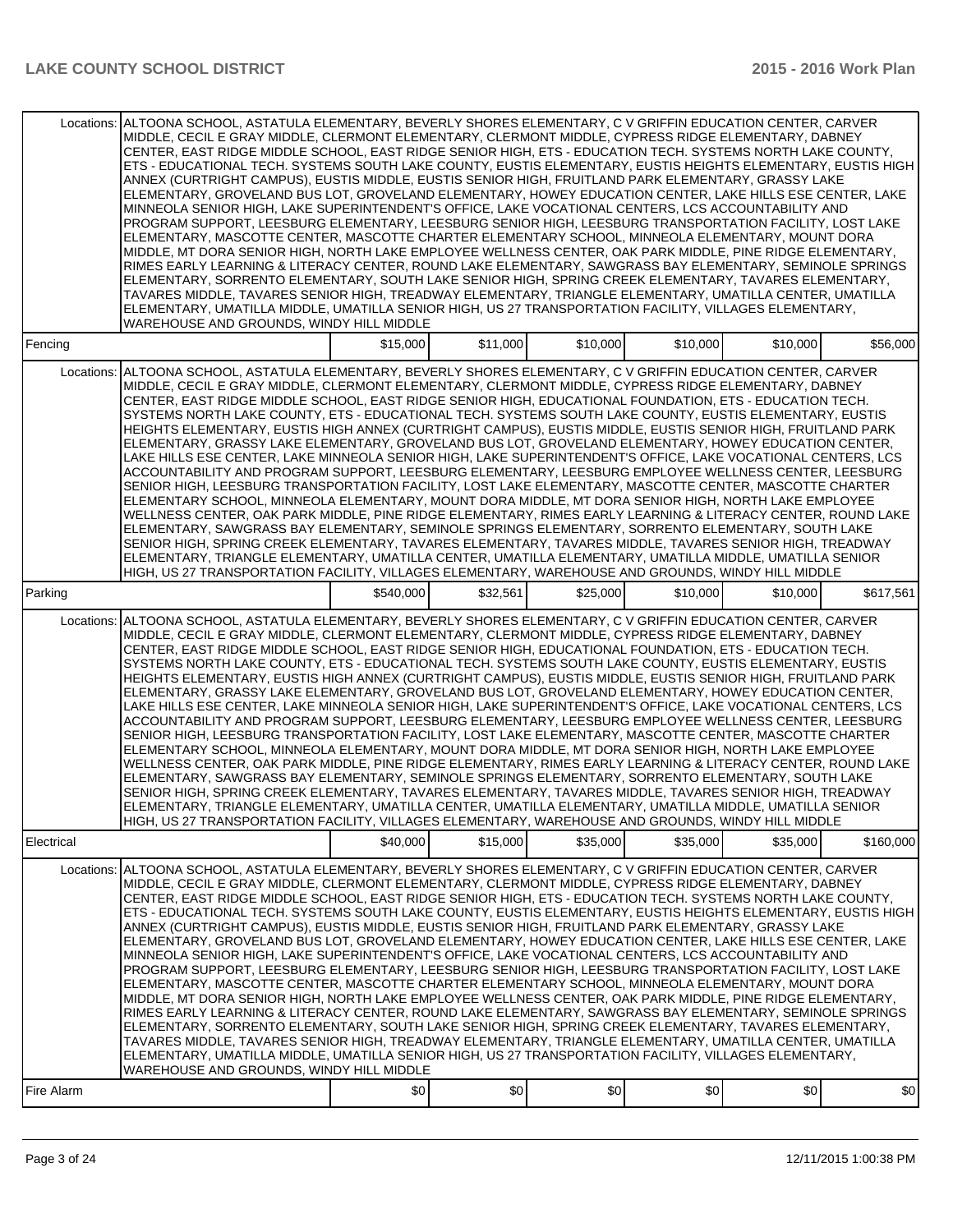|                                  | Locations: No Locations for this expenditure.                                                                                                                                                                                                                                                                                                                                                                                                                                                                                                                                                                                                                                                                                                                                                                                                                                                                                                                                                                                                                                                                                                                                                                                                                                                                                                                                                                                                                                                                                                                                          |             |             |             |             |             |              |  |  |  |  |
|----------------------------------|----------------------------------------------------------------------------------------------------------------------------------------------------------------------------------------------------------------------------------------------------------------------------------------------------------------------------------------------------------------------------------------------------------------------------------------------------------------------------------------------------------------------------------------------------------------------------------------------------------------------------------------------------------------------------------------------------------------------------------------------------------------------------------------------------------------------------------------------------------------------------------------------------------------------------------------------------------------------------------------------------------------------------------------------------------------------------------------------------------------------------------------------------------------------------------------------------------------------------------------------------------------------------------------------------------------------------------------------------------------------------------------------------------------------------------------------------------------------------------------------------------------------------------------------------------------------------------------|-------------|-------------|-------------|-------------|-------------|--------------|--|--|--|--|
| Telephone/Intercom System        |                                                                                                                                                                                                                                                                                                                                                                                                                                                                                                                                                                                                                                                                                                                                                                                                                                                                                                                                                                                                                                                                                                                                                                                                                                                                                                                                                                                                                                                                                                                                                                                        | \$0         | \$0         | \$0         | \$0         | \$0         | \$0          |  |  |  |  |
|                                  | Locations: No Locations for this expenditure.                                                                                                                                                                                                                                                                                                                                                                                                                                                                                                                                                                                                                                                                                                                                                                                                                                                                                                                                                                                                                                                                                                                                                                                                                                                                                                                                                                                                                                                                                                                                          |             |             |             |             |             |              |  |  |  |  |
| <b>Closed Circuit Television</b> |                                                                                                                                                                                                                                                                                                                                                                                                                                                                                                                                                                                                                                                                                                                                                                                                                                                                                                                                                                                                                                                                                                                                                                                                                                                                                                                                                                                                                                                                                                                                                                                        | \$0         | \$0         | \$0         | \$0         | \$0         | \$0          |  |  |  |  |
|                                  | Locations: No Locations for this expenditure.                                                                                                                                                                                                                                                                                                                                                                                                                                                                                                                                                                                                                                                                                                                                                                                                                                                                                                                                                                                                                                                                                                                                                                                                                                                                                                                                                                                                                                                                                                                                          |             |             |             |             |             |              |  |  |  |  |
| Paint                            |                                                                                                                                                                                                                                                                                                                                                                                                                                                                                                                                                                                                                                                                                                                                                                                                                                                                                                                                                                                                                                                                                                                                                                                                                                                                                                                                                                                                                                                                                                                                                                                        | \$185,000   | \$285,000   | \$200,000   | \$297,402   | \$297,402   | \$1,264,804  |  |  |  |  |
| Locations:                       | ALTOONA SCHOOL, ASTATULA ELEMENTARY, BEVERLY SHORES ELEMENTARY, C V GRIFFIN EDUCATION CENTER, CARVER<br>MIDDLE, CECIL E GRAY MIDDLE, CLERMONT ELEMENTARY, CLERMONT MIDDLE, CYPRESS RIDGE ELEMENTARY, DABNEY<br>CENTER, EAST RIDGE MIDDLE SCHOOL, EAST RIDGE SENIOR HIGH, ETS - EDUCATION TECH. SYSTEMS NORTH LAKE COUNTY,<br>ETS - EDUCATIONAL TECH. SYSTEMS SOUTH LAKE COUNTY, EUSTIS ELEMENTARY, EUSTIS HEIGHTS ELEMENTARY, EUSTIS HIGH<br>ANNEX (CURTRIGHT CAMPUS), EUSTIS MIDDLE, EUSTIS SENIOR HIGH, FRUITLAND PARK ELEMENTARY, GRASSY LAKE<br>ELEMENTARY, GROVELAND BUS LOT, GROVELAND ELEMENTARY, HOWEY EDUCATION CENTER, LAKE HILLS ESE CENTER, LAKE<br>MINNEOLA SENIOR HIGH, LAKE SUPERINTENDENT'S OFFICE, LAKE VOCATIONAL CENTERS, LCS ACCOUNTABILITY AND<br>PROGRAM SUPPORT, LEESBURG ELEMENTARY, LEESBURG SENIOR HIGH, LEESBURG TRANSPORTATION FACILITY, LOST LAKE<br>ELEMENTARY, MASCOTTE CENTER, MASCOTTE CHARTER ELEMENTARY SCHOOL, MINNEOLA ELEMENTARY, MOUNT DORA<br>MIDDLE, MT DORA SENIOR HIGH, NORTH LAKE EMPLOYEE WELLNESS CENTER, OAK PARK MIDDLE, PINE RIDGE ELEMENTARY,<br>RIMES EARLY LEARNING & LITERACY CENTER, ROUND LAKE ELEMENTARY, SAWGRASS BAY ELEMENTARY, SEMINOLE SPRINGS<br>ELEMENTARY, SORRENTO ELEMENTARY, SOUTH LAKE SENIOR HIGH, SPRING CREEK ELEMENTARY, TAVARES ELEMENTARY,<br>TAVARES MIDDLE, TAVARES SENIOR HIGH, TREADWAY ELEMENTARY, TRIANGLE ELEMENTARY, UMATILLA CENTER, UMATILLA<br>ELEMENTARY, UMATILLA MIDDLE, UMATILLA SENIOR HIGH, US 27 TRANSPORTATION FACILITY, VILLAGES ELEMENTARY,<br>WAREHOUSE AND GROUNDS, WINDY HILL MIDDLE |             |             |             |             |             |              |  |  |  |  |
| Maintenance/Repair               |                                                                                                                                                                                                                                                                                                                                                                                                                                                                                                                                                                                                                                                                                                                                                                                                                                                                                                                                                                                                                                                                                                                                                                                                                                                                                                                                                                                                                                                                                                                                                                                        | \$95,000    | \$95,000    | \$200,000   | \$200,000   | \$200,000   | \$790.000    |  |  |  |  |
| Locations:                       | ALTOONA SCHOOL, ASTATULA ELEMENTARY, BEVERLY SHORES ELEMENTARY, C V GRIFFIN EDUCATION CENTER, CARVER<br>MIDDLE, CECIL E GRAY MIDDLE, CLERMONT ELEMENTARY, CLERMONT MIDDLE, CYPRESS RIDGE ELEMENTARY, DABNEY<br>CENTER, EAST RIDGE MIDDLE SCHOOL, EAST RIDGE SENIOR HIGH, ETS - EDUCATION TECH. SYSTEMS NORTH LAKE COUNTY,<br>ETS - EDUCATIONAL TECH. SYSTEMS SOUTH LAKE COUNTY, EUSTIS ELEMENTARY, EUSTIS HEIGHTS ELEMENTARY, EUSTIS HIGH<br>ANNEX (CURTRIGHT CAMPUS), EUSTIS MIDDLE, EUSTIS SENIOR HIGH, FRUITLAND PARK ELEMENTARY, GRASSY LAKE<br>ELEMENTARY, GROVELAND BUS LOT, GROVELAND ELEMENTARY, HOWEY EDUCATION CENTER, LAKE HILLS ESE CENTER, LAKE<br>MINNEOLA SENIOR HIGH, LAKE SUPERINTENDENT'S OFFICE, LAKE VOCATIONAL CENTERS, LCS ACCOUNTABILITY AND<br>PROGRAM SUPPORT, LEESBURG ELEMENTARY, LEESBURG SENIOR HIGH, LEESBURG TRANSPORTATION FACILITY, LOST LAKE<br>ELEMENTARY, MASCOTTE CENTER, MASCOTTE CHARTER ELEMENTARY SCHOOL, MINNEOLA ELEMENTARY, MOUNT DORA<br>MIDDLE, MT DORA SENIOR HIGH, NORTH LAKE EMPLOYEE WELLNESS CENTER, OAK PARK MIDDLE, PINE RIDGE ELEMENTARY,<br>RIMES EARLY LEARNING & LITERACY CENTER, ROUND LAKE ELEMENTARY, SAWGRASS BAY ELEMENTARY, SEMINOLE SPRINGS<br>ELEMENTARY, SORRENTO ELEMENTARY, SOUTH LAKE SENIOR HIGH, SPRING CREEK ELEMENTARY, TAVARES ELEMENTARY,<br>TAVARES MIDDLE, TAVARES SENIOR HIGH, TREADWAY ELEMENTARY, TRIANGLE ELEMENTARY, UMATILLA CENTER, UMATILLA<br>ELEMENTARY, UMATILLA MIDDLE, UMATILLA SENIOR HIGH, US 27 TRANSPORTATION FACILITY, VILLAGES ELEMENTARY,<br>WAREHOUSE AND GROUNDS, WINDY HILL MIDDLE |             |             |             |             |             |              |  |  |  |  |
|                                  | <b>Sub Total:</b>                                                                                                                                                                                                                                                                                                                                                                                                                                                                                                                                                                                                                                                                                                                                                                                                                                                                                                                                                                                                                                                                                                                                                                                                                                                                                                                                                                                                                                                                                                                                                                      | \$4,540,522 | \$4,505,000 | \$4,610,000 | \$4,005,000 | \$4,004,999 | \$21,665,521 |  |  |  |  |

| <b>IPECO Maintenance Expenditures</b> | \$715.522   | \$700,000   | \$700,000   | \$700,000   | \$700,000   | \$3.515.522  |
|---------------------------------------|-------------|-------------|-------------|-------------|-------------|--------------|
| I.50 Mill Sub Total: I                | \$4,000,000 | \$4,000,000 | \$4,000,000 | \$3,500,000 | \$3,499,999 | \$18,999,999 |

| Other Items         | $2015 - 2016$<br><b>Actual Budget</b> | 2016 - 2017<br>Projected | $2017 - 2018$<br><b>Projected</b> | $2018 - 2019$<br>Projected | 2019 - 2020<br>Projected | Total     |
|---------------------|---------------------------------------|--------------------------|-----------------------------------|----------------------------|--------------------------|-----------|
| <b>IElectronics</b> | \$50,000                              | \$50,000                 | \$50,000                          | \$50,000                   | \$50,000                 | \$250,000 |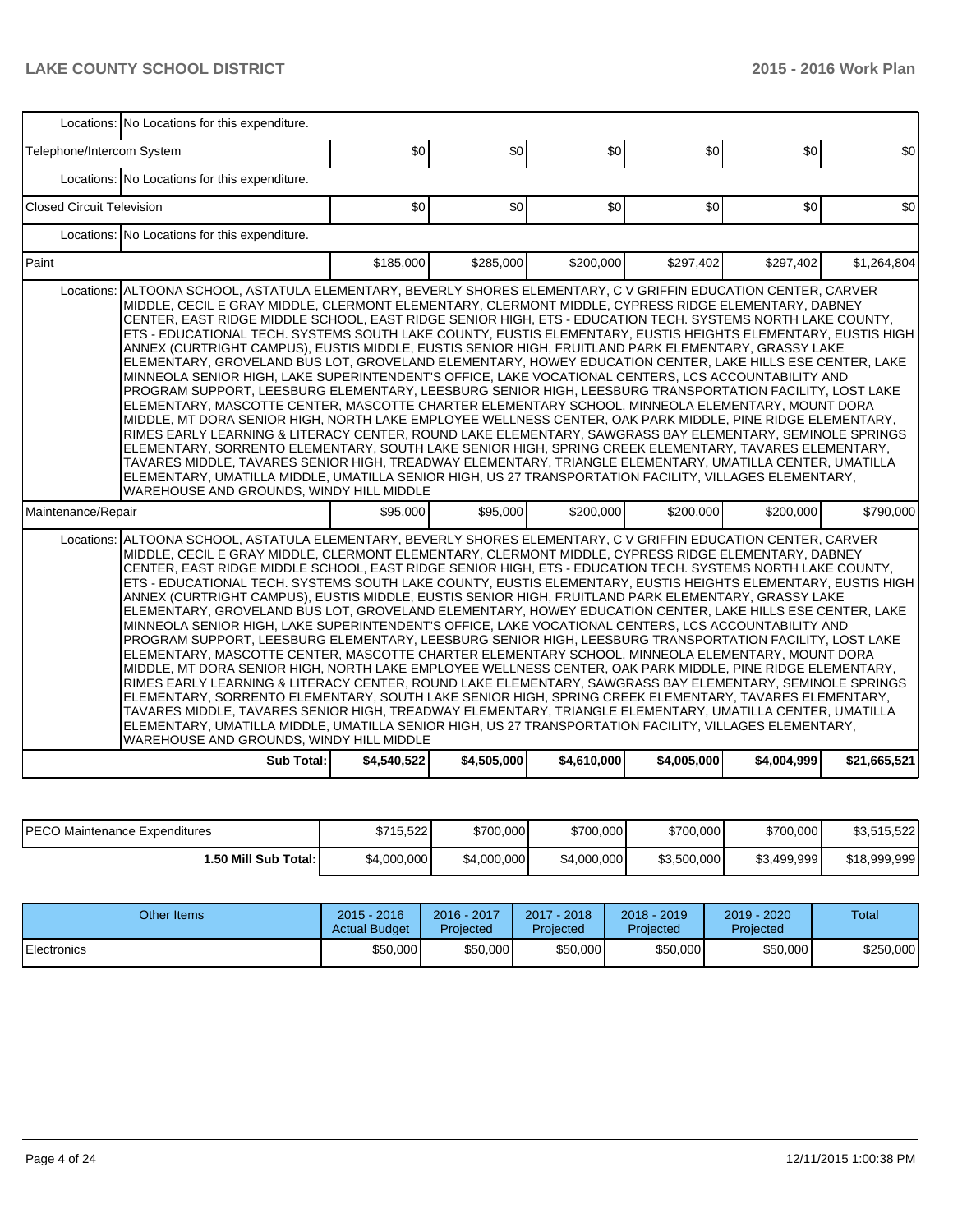|          | Locations ALTOONA SCHOOL. ASTATULA ELEMENTARY. BEVERLY SHORES ELEMENTARY. C V GRIFFIN EDUCATION CENTER. CARVER<br>MIDDLE, CECIL E GRAY MIDDLE, CLERMONT ELEMENTARY, CLERMONT MIDDLE, CYPRESS RIDGE ELEMENTARY, DABNEY<br>CENTER, EAST RIDGE MIDDLE SCHOOL, EAST RIDGE SENIOR HIGH, ETS - EDUCATION TECH. SYSTEMS NORTH LAKE COUNTY,<br>ETS - EDUCATIONAL TECH. SYSTEMS SOUTH LAKE COUNTY, EUSTIS ELEMENTARY, EUSTIS HEIGHTS ELEMENTARY, EUSTIS<br>HIGH ANNEX (CURTRIGHT CAMPUS). EUSTIS MIDDLE. EUSTIS SENIOR HIGH. FRUITLAND PARK ELEMENTARY. GRASSY LAKE<br>ELEMENTARY, GROVELAND BUS LOT, GROVELAND ELEMENTARY, HOWEY EDUCATION CENTER, LAKE HILLS ESE CENTER,<br>LAKE MINNEOLA SENIOR HIGH, LAKE SUPERINTENDENT'S OFFICE, LAKE VOCATIONAL CENTERS, LCS ACCOUNTABILITY AND<br>PROGRAM SUPPORT, LEESBURG ELEMENTARY, LEESBURG SENIOR HIGH, LEESBURG TRANSPORTATION FACILITY, LOST<br>LAKE ELEMENTARY, MASCOTTE CENTER, MASCOTTE CHARTER ELEMENTARY SCHOOL, MINNEOLA ELEMENTARY, MOUNT<br>DORA MIDDLE. MT DORA SENIOR HIGH. NORTH LAKE EMPLOYEE WELLNESS CENTER. OAK PARK MIDDLE. PINE RIDGE<br>ELEMENTARY, RIMES EARLY LEARNING & LITERACY CENTER, ROUND LAKE ELEMENTARY, SAWGRASS BAY ELEMENTARY,<br>SEMINOLE SPRINGS ELEMENTARY, SORRENTO ELEMENTARY, SOUTH LAKE SENIOR HIGH, SPRING CREEK ELEMENTARY,<br>TAVARES ELEMENTARY, TAVARES MIDDLE, TAVARES SENIOR HIGH, TREADWAY ELEMENTARY, TRIANGLE ELEMENTARY,<br>UMATILLA CENTER, UMATILLA ELEMENTARY, UMATILLA MIDDLE, UMATILLA SENIOR HIGH, US 27 TRANSPORTATION FACILITY,<br>VILLAGES ELEMENTARY, WAREHOUSE AND GROUNDS, WINDY HILL MIDDLE |             |             |             |             |             |              |
|----------|--------------------------------------------------------------------------------------------------------------------------------------------------------------------------------------------------------------------------------------------------------------------------------------------------------------------------------------------------------------------------------------------------------------------------------------------------------------------------------------------------------------------------------------------------------------------------------------------------------------------------------------------------------------------------------------------------------------------------------------------------------------------------------------------------------------------------------------------------------------------------------------------------------------------------------------------------------------------------------------------------------------------------------------------------------------------------------------------------------------------------------------------------------------------------------------------------------------------------------------------------------------------------------------------------------------------------------------------------------------------------------------------------------------------------------------------------------------------------------------------------------------------------------------------------------------------------------------------------|-------------|-------------|-------------|-------------|-------------|--------------|
| Plumbing |                                                                                                                                                                                                                                                                                                                                                                                                                                                                                                                                                                                                                                                                                                                                                                                                                                                                                                                                                                                                                                                                                                                                                                                                                                                                                                                                                                                                                                                                                                                                                                                                  | \$125,000   | \$145,000   | \$40,000    | \$145,000   | \$145,000   | \$600,000    |
|          | Locations ALTOONA SCHOOL. ASTATULA ELEMENTARY. BEVERLY SHORES ELEMENTARY. C V GRIFFIN EDUCATION CENTER. CARVER<br>MIDDLE, CECIL E GRAY MIDDLE, CLERMONT ELEMENTARY, CLERMONT MIDDLE, CYPRESS RIDGE ELEMENTARY, DABNEY<br>CENTER. EAST RIDGE MIDDLE SCHOOL. EAST RIDGE SENIOR HIGH. ETS - EDUCATION TECH. SYSTEMS NORTH LAKE COUNTY.<br>ETS - EDUCATIONAL TECH. SYSTEMS SOUTH LAKE COUNTY, EUSTIS ELEMENTARY, EUSTIS HEIGHTS ELEMENTARY, EUSTIS<br>HIGH ANNEX (CURTRIGHT CAMPUS), EUSTIS MIDDLE, EUSTIS SENIOR HIGH, FRUITLAND PARK ELEMENTARY, GRASSY LAKE<br>ELEMENTARY, GROVELAND BUS LOT, GROVELAND ELEMENTARY, HOWEY EDUCATION CENTER, LAKE HILLS ESE CENTER,<br>LAKE MINNEOLA SENIOR HIGH, LAKE SUPERINTENDENT'S OFFICE, LAKE VOCATIONAL CENTERS, LCS ACCOUNTABILITY AND<br>PROGRAM SUPPORT, LEESBURG ELEMENTARY, LEESBURG SENIOR HIGH, LEESBURG TRANSPORTATION FACILITY, LOST<br>LAKE ELEMENTARY, MASCOTTE CENTER, MASCOTTE CHARTER ELEMENTARY SCHOOL, MINNEOLA ELEMENTARY, MOUNT<br>DORA MIDDLE, MT DORA SENIOR HIGH, NORTH LAKE EMPLOYEE WELLNESS CENTER, OAK PARK MIDDLE, PINE RIDGE<br>ELEMENTARY, RIMES EARLY LEARNING & LITERACY CENTER, ROUND LAKE ELEMENTARY, SAWGRASS BAY ELEMENTARY,<br>SEMINOLE SPRINGS ELEMENTARY, SORRENTO ELEMENTARY, SOUTH LAKE SENIOR HIGH, SPRING CREEK ELEMENTARY,<br>TAVARES ELEMENTARY, TAVARES MIDDLE, TAVARES SENIOR HIGH, TREADWAY ELEMENTARY, TRIANGLE ELEMENTARY,<br>UMATILLA CENTER, UMATILLA ELEMENTARY, UMATILLA MIDDLE, UMATILLA SENIOR HIGH, US 27 TRANSPORTATION FACILITY,<br>VILLAGES ELEMENTARY, WAREHOUSE AND GROUNDS, WINDY HILL MIDDLE |             |             |             |             |             |              |
|          | Total:                                                                                                                                                                                                                                                                                                                                                                                                                                                                                                                                                                                                                                                                                                                                                                                                                                                                                                                                                                                                                                                                                                                                                                                                                                                                                                                                                                                                                                                                                                                                                                                           | \$4,715,522 | \$4,700,000 | \$4,700,000 | \$4,200,000 | \$4,199,999 | \$22,515,521 |

### **Local 1.50 Mill Expenditure For Maintenance, Repair and Renovation**

Anticipated expenditures expected from local funding sources over the years covered by the current work plan.

| Item                                                         | $2015 - 2016$<br><b>Actual Budget</b> | 2016 - 2017<br>Projected | 2017 - 2018<br>Projected | 2018 - 2019<br>Projected | 2019 - 2020<br>Projected | <b>Total</b>  |
|--------------------------------------------------------------|---------------------------------------|--------------------------|--------------------------|--------------------------|--------------------------|---------------|
| Remaining Maint and Repair from 1.5 Mills                    | \$4,000,000                           | \$4,000,000              | \$4,000,000              | \$3,500,000              | \$3,499,999              | \$18,999,999  |
| Maintenance/Repair Salaries                                  | \$2,000,000                           | \$2,000,000              | \$2,000,000              | \$2,000,000              | \$2,000,000              | \$10,000,000  |
| <b>School Bus Purchases</b>                                  | \$4,000,000                           | \$4,000,000              | \$3,000,000              | \$2,000,000              | \$2,000,000              | \$15,000,000  |
| Other Vehicle Purchases                                      | \$960,000                             | \$350,000                | \$350,000                | \$0                      | \$0                      | \$1,660,000   |
| Capital Outlay Equipment                                     | \$100,000                             | \$100,000                | \$100,000                | \$50,000                 | \$50,000                 | \$400,000     |
| Rent/Lease Payments                                          | \$0                                   | \$0                      | \$0                      | \$0                      | \$0                      | \$0           |
| ICOP Debt Service                                            | \$30,172,435                          | \$30,444,648             | \$30,933,800             | \$18,494,125             | \$18,505,275             | \$128,550,283 |
| Rent/Lease Relocatables                                      | \$700,000                             | \$700,000                | \$700,000                | \$700,000                | \$700,000                | \$3,500,000   |
| Environmental Problems                                       | \$50,000                              | \$50,000                 | \$50,000                 | \$50,000                 | \$50,000                 | \$250,000     |
| ls.1011.14 Debt Service                                      | \$0                                   | \$0                      | \$0                      | \$0                      | \$0                      | \$0           |
| Special Facilities Construction Account                      | \$0                                   | \$0                      | \$0                      | \$0                      | \$0                      | \$0           |
| Premiums for Property Casualty Insurance - 1011.71<br>(4a,b) | \$0                                   | \$0                      | \$0                      | \$0                      | \$0                      | \$0           |
| Qualified School Construction Bonds (QSCB)                   | \$0                                   | \$0                      | \$0                      | \$0                      | \$0                      | \$0           |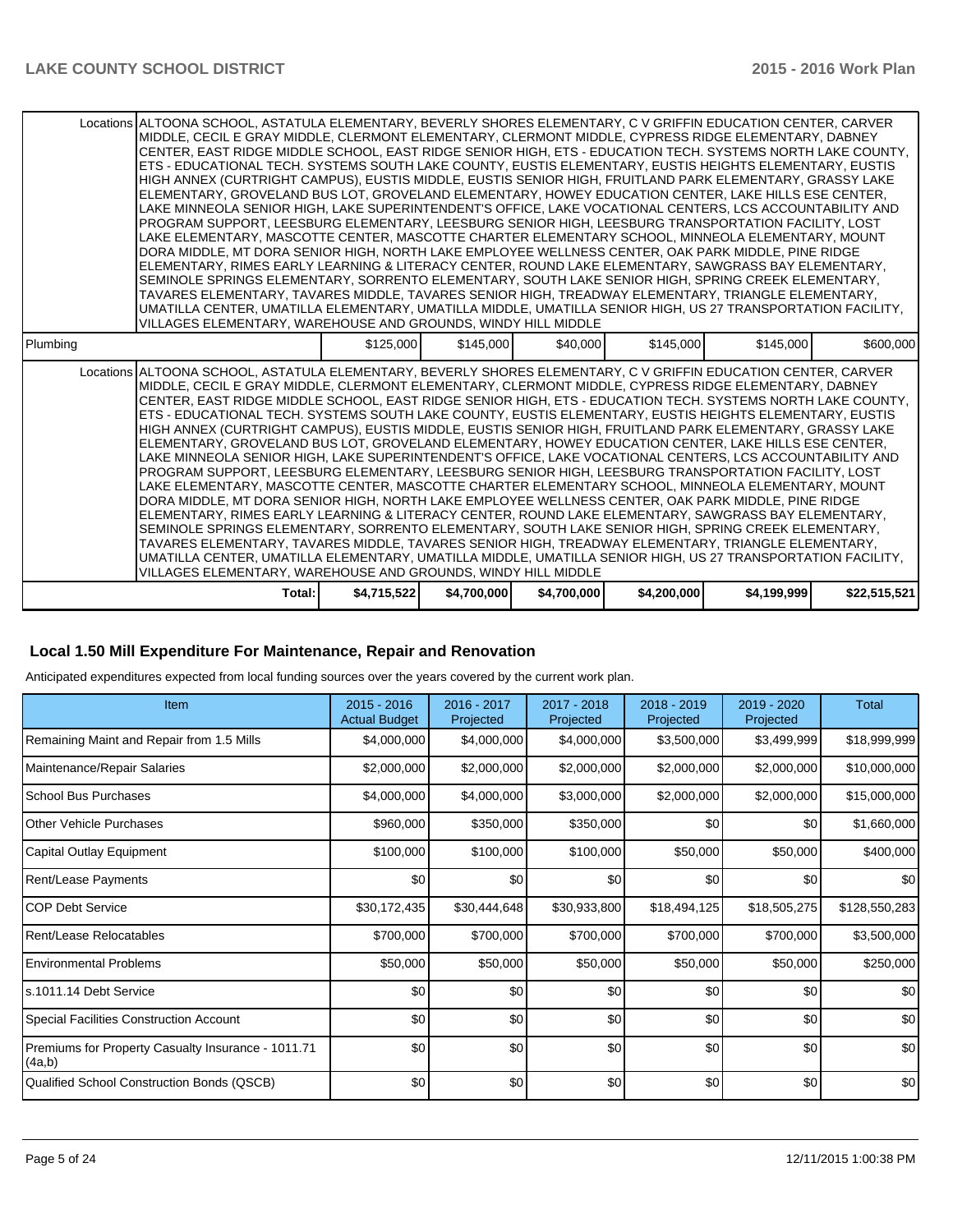| Local Expenditure Totals:            | \$45,682,435 | \$45,344,648 | \$44,833,800 | \$29,894,125 | \$29,905,274]    | \$195,660,282 |
|--------------------------------------|--------------|--------------|--------------|--------------|------------------|---------------|
| Technology Refresh/Computer Upgrades | \$3,500,000  | \$3,500,000  | \$3,500,000  | \$3,000,000  | \$3,000,000      | \$16,500,000  |
| <b>Safety and Security</b>           | \$200,000    | \$200,000    | \$200,000    | \$100,000    | \$100,000        | \$800,000     |
| Qualified Zone Academy Bonds (QZAB)  | \$0          | \$0          | 30           | \$0          | \$0 <sub>1</sub> | \$0           |

# **Revenue**

#### **1.50 Mill Revenue Source**

Schedule of Estimated Capital Outlay Revenue from each currently approved source which is estimated to be available for expenditures on the projects included in the tentative district facilities work program. All amounts are NET after considering carryover balances, interest earned, new COP's, 1011.14 and 1011.15 loans, etc. Districts cannot use 1.5-Mill funds for salaries except for those explicitly associated with maintenance/repair projects. (1011.71 (5), F.S.)

| Item                                                                                | Fund | $2015 - 2016$<br><b>Actual Value</b> | 2016 - 2017<br>Projected | 2017 - 2018<br>Projected | $2018 - 2019$<br>Projected | 2019 - 2020<br>Projected | Total             |
|-------------------------------------------------------------------------------------|------|--------------------------------------|--------------------------|--------------------------|----------------------------|--------------------------|-------------------|
| (1) Non-exempt property<br>lassessed valuation                                      |      | \$18,314,846,911                     | \$19,285,533,797         | \$20,365,523,690         | \$21,750,379,301           | \$23,272,905,852         | \$102,989,189,551 |
| $(2)$ The Millege projected for<br>discretionary capital outlay per<br>ls.1011.71   |      | 1.50                                 | 1.50                     | 1.50                     | 1.50                       | 1.50                     |                   |
| $(3)$ Full value of the 1.50-Mill<br>discretionary capital outlay per<br>ls.1011.71 |      | \$30,768,943                         | \$32,399,697             | \$34,214,080             | \$36,540,637               | \$39,098,482             | \$173,021,839     |
| (4) Value of the portion of the 1.50<br>I-Mill ACTUALLY levied                      | 370  | \$26,373,380                         | \$27,771,169             | \$29,326,354             | \$31,320,546               | \$33,512,984             | \$148,304,433     |
| $(5)$ Difference of lines (3) and (4)                                               |      | \$4,395,563                          | \$4,628,528              | \$4,887,726              | \$5,220,091                | \$5,585,498              | \$24,717,406      |

# **PECO Revenue Source**

The figure in the row designated "PECO Maintenance" will be subtracted from funds available for new construction because PECO maintenance dollars cannot be used for new construction.

| Item                          | Fund | $2015 - 2016$<br><b>Actual Budget</b> | 2016 - 2017<br>Projected | $2017 - 2018$<br>Projected | $2018 - 2019$<br>Projected | 2019 - 2020<br>Projected | Total       |
|-------------------------------|------|---------------------------------------|--------------------------|----------------------------|----------------------------|--------------------------|-------------|
| IPECO New Construction        | 340  | \$0                                   | \$0 <sub>1</sub>         | \$0 <sub>1</sub>           | \$0                        | \$0                      | \$0         |
| PECO Maintenance Expenditures |      | \$715.522                             | \$700,000                | \$700,000                  | \$700,000                  | \$700,000                | \$3,515,522 |
|                               |      | \$715,522                             | \$700,000                | \$700,000                  | \$700,000                  | \$700,000                | \$3,515,522 |

# **CO & DS Revenue Source**

Revenue from Capital Outlay and Debt Service funds.

| Item                                               | Fund | $2015 - 2016$<br><b>Actual Budget</b> | $2016 - 2017$<br>Projected | $2017 - 2018$<br>Projected | $2018 - 2019$<br>Projected | $2019 - 2020$<br>Projected | Total       |
|----------------------------------------------------|------|---------------------------------------|----------------------------|----------------------------|----------------------------|----------------------------|-------------|
| ICO & DS Cash Flow-through<br><b>I</b> Distributed | 360  | \$254.595                             | \$254,595                  | \$254.595                  | \$254.595                  | \$254.595                  | \$1,272,975 |
| ICO & DS Interest on<br>Undistributed CO           | 360  | \$10.519                              | \$10.519                   | \$10,519                   | \$10.519                   | \$10,519                   | \$52,595    |
|                                                    |      | \$265,114                             | \$265,114                  | \$265,114                  | \$265,114                  | \$265,114                  | \$1,325,570 |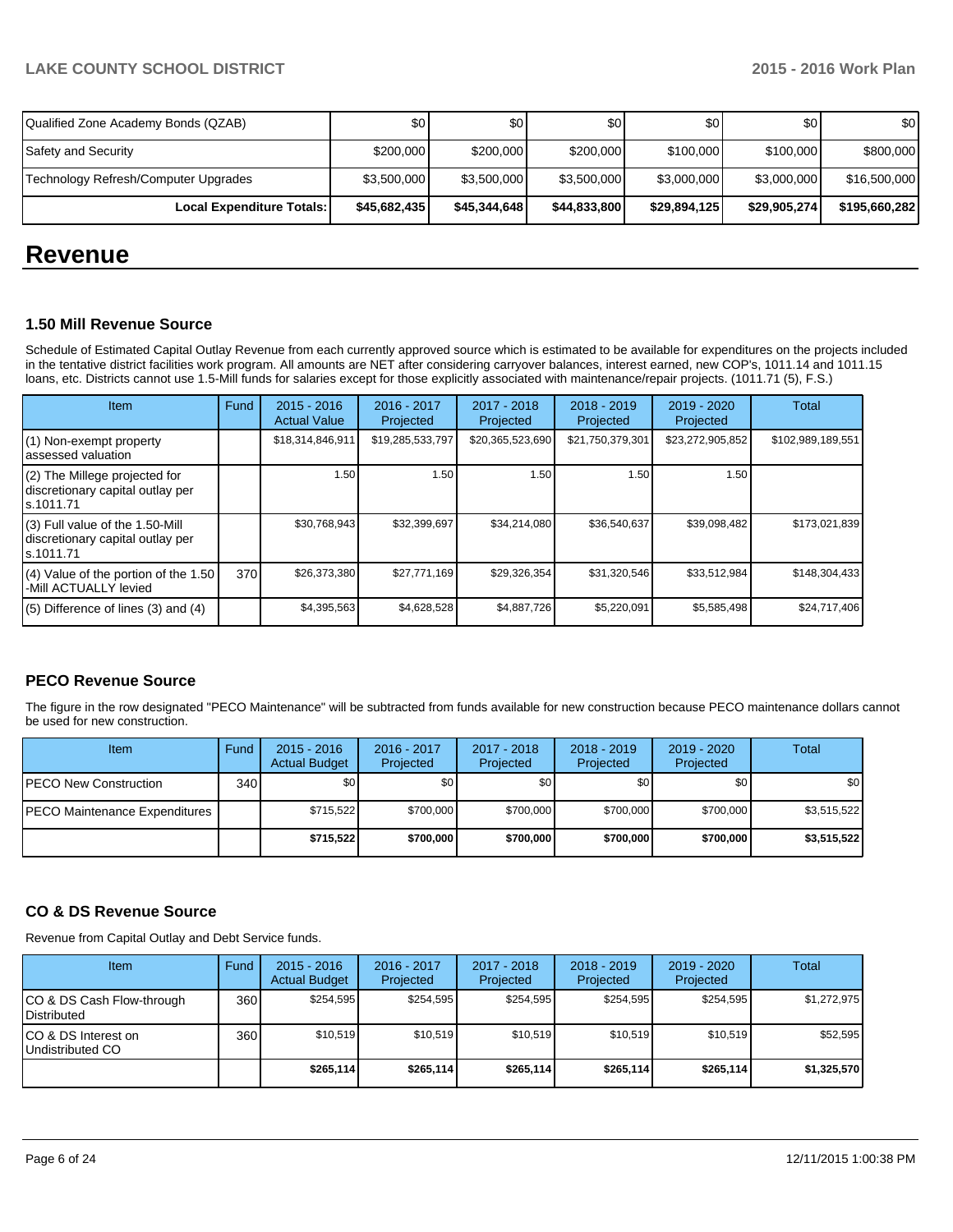#### **Fair Share Revenue Source**

All legally binding commitments for proportionate fair-share mitigation for impacts on public school facilities must be included in the 5-year district work program.

Nothing reported for this section.

### **Sales Surtax Referendum**

Specific information about any referendum for a 1-cent or ½-cent surtax referendum during the previous year.

**Did the school district hold a surtax referendum during the past fiscal year 2014 - 2015?**

No

#### **Additional Revenue Source**

Any additional revenue sources

| Item                                                                                                   | $2015 - 2016$<br><b>Actual Value</b> | $2016 - 2017$<br>Projected | 2017 - 2018<br>Projected | $2018 - 2019$<br>Projected | 2019 - 2020<br>Projected | <b>Total</b> |
|--------------------------------------------------------------------------------------------------------|--------------------------------------|----------------------------|--------------------------|----------------------------|--------------------------|--------------|
| Proceeds from a s.1011.14/15 F.S. Loans                                                                | \$0                                  | \$0                        | \$0                      | \$0                        | \$0                      | \$0          |
| District Bonds - Voted local bond<br>referendum proceeds per s.9, Art VII<br><b>State Constitution</b> | \$0                                  | \$0                        | \$0                      | \$0                        | \$0                      | \$0          |
| Proceeds from Special Act Bonds                                                                        | \$0                                  | \$0                        | \$0                      | \$0                        | \$0                      | \$0          |
| Estimated Revenue from CO & DS Bond<br>Sale                                                            | \$0                                  | \$0                        | \$0                      | \$0                        | \$0                      | \$0          |
| Proceeds from Voted Capital<br>Improvements millage                                                    | \$0                                  | \$0                        | \$0                      | $s$ <sub>0</sub>           | \$0                      | \$0          |
| Other Revenue for Other Capital Projects                                                               | \$100,000                            | \$0                        | \$0                      | \$0                        | \$0                      | \$100,000    |
| Proceeds from 1/2 cent sales surtax<br>authorized by school board                                      | \$0                                  | \$0                        | \$0                      | \$0                        | \$0                      | \$0          |
| Proceeds from local governmental<br>infrastructure sales surtax                                        | \$12,486,802                         | \$12,773,998               | \$13,042,252             | \$13,329,182               | \$13,489,132             | \$65,121,366 |
| Proceeds from Certificates of<br>Participation (COP's) Sale                                            | \$0                                  | \$0                        | \$0                      | \$0                        | \$0                      | \$0          |
| Classrooms First Bond proceeds amount<br>authorized in FY 1997-98                                      | \$0                                  | \$0                        | \$0                      | \$0                        | \$0                      | \$0          |
| <b>Classrooms for Kids</b>                                                                             | \$0                                  | \$0                        | \$0                      | \$0                        | \$0                      | \$0          |
| <b>District Equity Recognition</b>                                                                     | \$0                                  | \$0                        | \$0                      | \$0                        | \$0                      | \$0          |
| <b>Federal Grants</b>                                                                                  | \$0                                  | \$0                        | \$0                      | \$0                        | \$0                      | \$0          |
| Proportionate share mitigation (actual<br>cash revenue only, not in kind donations)                    | \$0                                  | \$0                        | \$0                      | \$0                        | \$0                      | \$0          |
| Impact fees received                                                                                   | \$7,711,500                          | \$8,040,625                | \$8,040,625              | \$8,362,250                | \$8,462,250              | \$40,617,250 |
| Private donations                                                                                      | \$0                                  | \$0                        | \$0                      | $s$ <sub>0</sub>           | \$0                      | \$0          |
| Grants from local governments or not-for-<br>profit organizations                                      | \$0                                  | \$0                        | \$0                      | \$0                        | \$0                      | \$0          |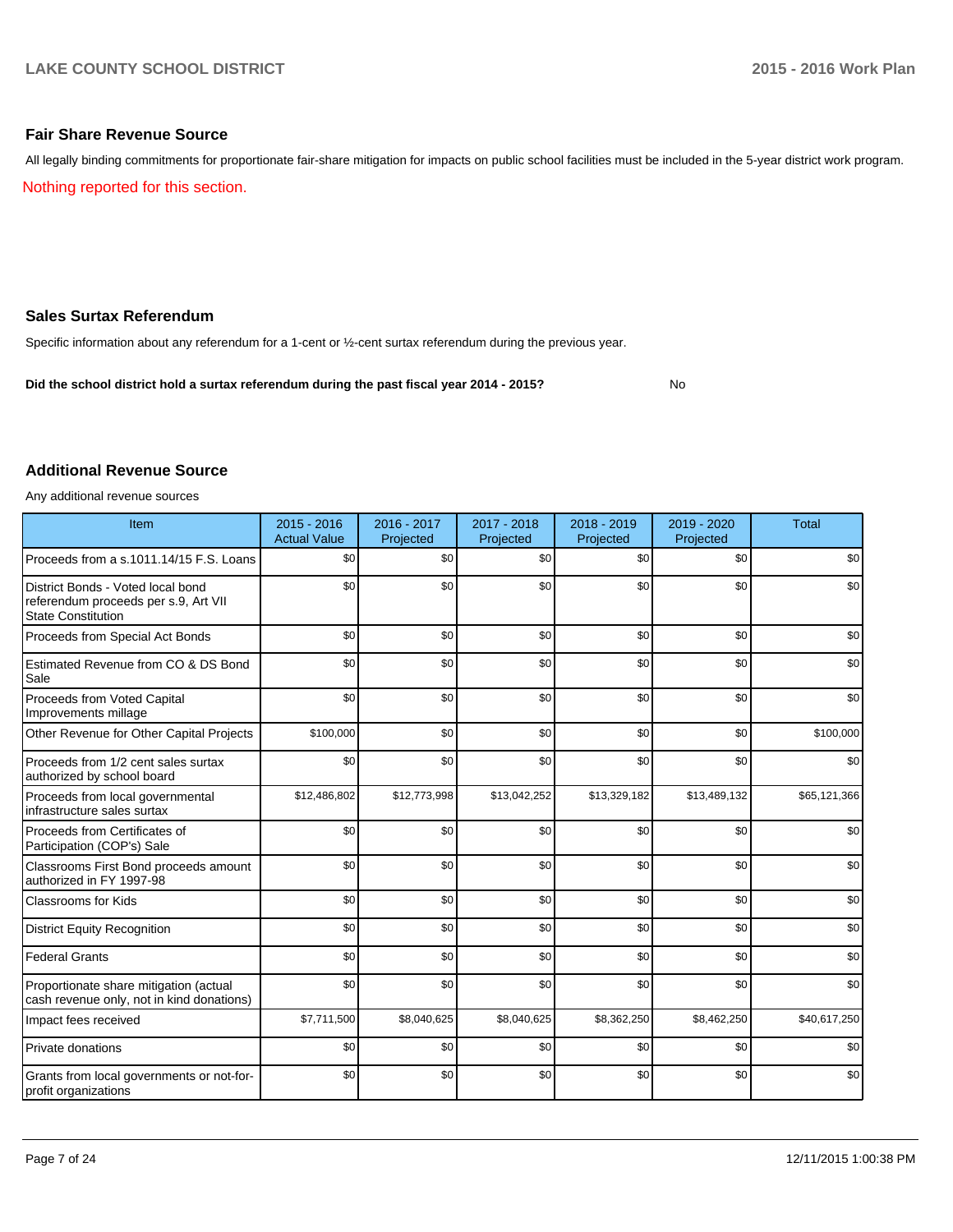| Balance Carried Forward<br><b>Subtotal</b>                                                                    | \$37,405,567 | \$20,914,623 | \$21,182,877 | \$21,791,432 | \$22,051,382 | \$123,345,881    |
|---------------------------------------------------------------------------------------------------------------|--------------|--------------|--------------|--------------|--------------|------------------|
| Capital Outlay Projects Funds Balance<br>Carried Forward From Total Fund                                      | \$0          | \$0          | \$0          | \$0          | \$0          | \$0              |
| IOne Cent - 1/2 Cent Sales Surtax Debt<br>l Service From Total Fund Balance Carried<br><b>IForward</b>        | \$0          | \$0          | \$0          | \$0          | \$0          | \$0              |
| Special Facilities Construction Account                                                                       | \$0          | \$0          | \$0          | \$0          | \$0          | \$0              |
| General Capital Outlay Obligated Fund<br>Balance Carried Forward From Total<br>l Fund Balance Carried Forward | \$0          | \$0          | \$0          | \$0          | \$0          | \$0 <sub>1</sub> |
| Total Fund Balance Carried Forward                                                                            | \$17,007,265 | \$0          | \$0          | \$0          | \$0          | \$17,007,265     |
| Revenue from Bonds pledging proceeds<br>Ifrom 1 cent or 1/2 cent Sales Surtax                                 | \$0          | \$0          | \$0          | \$0          | \$0          | \$0 <sub>1</sub> |
| Interest, Including Profit On Investment                                                                      | \$100,000    | \$100,000    | \$100,000    | \$100,000    | \$100,000    | \$500,000        |

# **Total Revenue Summary**

| <b>Item Name</b>                                                  | $2015 - 2016$<br><b>Budget</b> | $2016 - 2017$<br>Projected | $2017 - 2018$<br>Projected | $2018 - 2019$<br>Projected | $2019 - 2020$<br>Projected | <b>Five Year Total</b> |
|-------------------------------------------------------------------|--------------------------------|----------------------------|----------------------------|----------------------------|----------------------------|------------------------|
| Local 1.5 Mill Discretionary Capital Outlay  <br><b>I</b> Revenue | \$26,373,380                   | \$27,771,169               | \$29,326,354               | \$31,320,546               | \$33,512,984               | \$148,304,433          |
| IPECO and 1.5 Mill Maint and Other 1.5<br>Mill Expenditures       | (\$45,682,435)                 | (\$45,344,648)             | (S44, 833, 800)            | $(\$29,894,125)$           | (\$29,905,274)             | (\$195,660,282)        |
| IPECO Maintenance Revenue                                         | \$715,522                      | \$700,000                  | \$700,000                  | \$700,000                  | \$700,000                  | \$3,515,522            |
| Available 1.50 Mill for New l<br>l Construction                   | $($ \$19,309,055)              | (\$17,573,479]             | (\$15,507,446)             | \$1,426,421                | \$3,607,710                | (\$47,355,849)         |

| <b>Item Name</b>                      | $2015 - 2016$<br><b>Budget</b> | $2016 - 2017$<br>Projected | $2017 - 2018$<br><b>Projected</b> | $2018 - 2019$<br>Projected | $2019 - 2020$<br>Projected | <b>Five Year Total</b> |
|---------------------------------------|--------------------------------|----------------------------|-----------------------------------|----------------------------|----------------------------|------------------------|
| ICO & DS Revenue                      | \$265,114                      | \$265,114                  | \$265,114                         | \$265,114                  | \$265,114                  | \$1,325,570            |
| <b>IPECO New Construction Revenue</b> | \$0 <sub>1</sub>               | \$0                        | \$0                               | \$0                        | \$0 <sub>l</sub>           | \$0                    |
| <b>Other/Additional Revenue</b>       | \$37,405,567                   | \$20,914,623               | \$21,182,877                      | \$21.791.432               | \$22,051,382               | \$123,345,881          |
| <b>Total Additional Revenuel</b>      | \$37,670,681                   | \$21,179,737               | \$21,447,991                      | \$22,056,546               | \$22,316,496               | \$124,671,451          |
| Total Available Revenue               | \$18,361,626                   | \$3,606.258                | \$5,940,545                       | \$23,482.967               | \$25,924,206               | \$77,315,602           |

# **Project Schedules**

# **Capacity Project Schedules**

A schedule of capital outlay projects necessary to ensure the availability of satisfactory classrooms for the projected student enrollment in K-12 programs.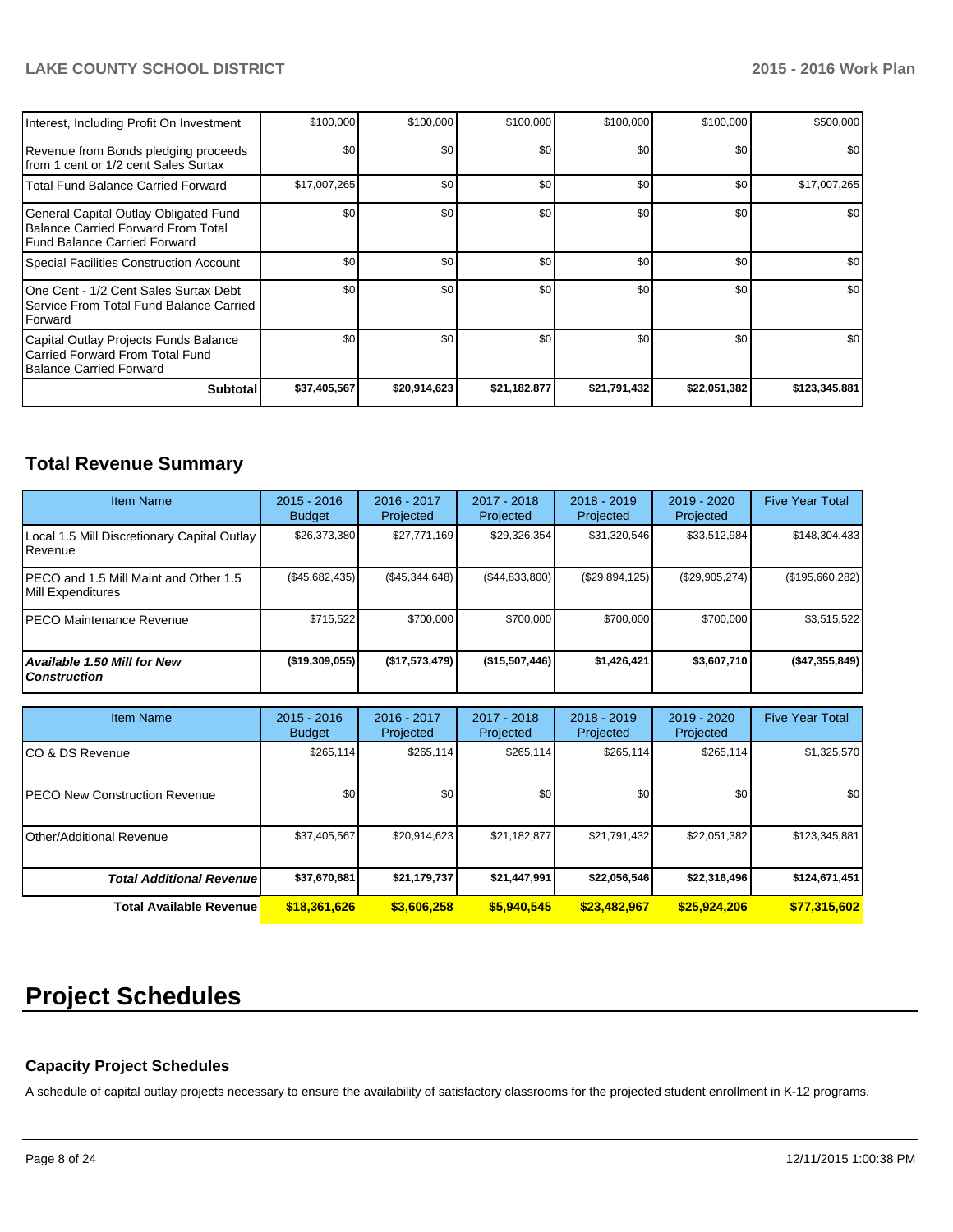| <b>Project Description</b>                                           | Location                                   |                          | 2015 - 2016 | 2016 - 2017 | 2017 - 2018 | 2018 - 2019 | 2019 - 2020  | Total            | Funded |
|----------------------------------------------------------------------|--------------------------------------------|--------------------------|-------------|-------------|-------------|-------------|--------------|------------------|--------|
| Cafeteria/Skills<br>Lab/Art Classroom                                | <b>CYPRESS RIDGE</b><br>ELEMENTARY         | Planned<br>Cost:         | \$3,521,029 | \$0         | \$0         | \$0         | \$0          | \$3,521,029 Yes  |        |
|                                                                      |                                            | <b>Student Stations:</b> | $\mathbf 0$ | $\mathbf 0$ | $\mathbf 0$ | $\mathbf 0$ | $\mathbf 0$  | 0                |        |
|                                                                      |                                            | <b>Total Classrooms:</b> | $\mathbf 0$ | 0           | $\mathbf 0$ | 0           | 0            | 0                |        |
|                                                                      |                                            | Gross Sq Ft:             | 16,900      | $\mathbf 0$ | $\mathbf 0$ | $\Omega$    | $\mathbf 0$  | 16,900           |        |
| New Four Corners K- Location not<br>8                                | specified                                  | Planned<br>Cost:         | \$0         | \$0         | \$0         | \$2,846,839 | \$30,000,000 | \$32,846,839 Yes |        |
|                                                                      |                                            | <b>Student Stations:</b> | 0           | 0           | 0           | 0           | 1,440        | 1,440            |        |
|                                                                      |                                            | Total Classrooms:        | 0           | 0           | 0           | 0           | 71           | 71               |        |
|                                                                      |                                            | Gross Sq Ft:             | 0           | 0           | 0           | 0           | 215,000      | 215,000          |        |
| Classroom Addition -<br><b>Planning Funds</b>                        | <b>LAKE MINNEOLA</b><br>SENIOR HIGH        | Planned<br>Cost:         | \$0         | \$0         | \$0         | \$0         | \$500,000    | \$500,000 Yes    |        |
|                                                                      |                                            | <b>Student Stations:</b> | $\mathbf 0$ | $\mathbf 0$ | $\mathbf 0$ | $\mathbf 0$ | $\mathbf 0$  | $\mathbf 0$      |        |
|                                                                      | Total Classrooms:                          |                          | $\mathbf 0$ | $\mathbf 0$ | $\mathbf 0$ | 0           | $\Omega$     | $\Omega$         |        |
|                                                                      |                                            | Gross Sq Ft:             | $\mathbf 0$ | $\mathbf 0$ | $\mathbf 0$ | $\mathbf 0$ | 25,000       | 25,000           |        |
| Classroom Addition -<br><b>Planning Funds</b>                        | <b>LAKE HILLS ESE</b><br><b>CENTER</b>     | Planned<br>Cost:         | \$0         | \$0         | \$0         | \$0         | \$100,000    | \$100,000 Yes    |        |
|                                                                      |                                            | <b>Student Stations:</b> | 0           | 0           | $\mathbf 0$ | 0           | 0            | 0                |        |
|                                                                      |                                            | Total Classrooms:        | 0           | 0           | 0           | 0           | 0            | 0                |        |
|                                                                      |                                            | Gross Sq Ft:             | 0           | $\mathbf 0$ | 0           | $\mathbf 0$ | 6,000        | 6,000            |        |
| Remodeling and<br>Portable<br>Replacement -<br><b>Planning Funds</b> | <b>BEVERLY SHORES</b><br><b>ELEMENTARY</b> | Planned<br>Cost:         | \$0         | \$0         | \$0         | \$0         | \$1,000,000  | \$1,000,000 Yes  |        |
|                                                                      |                                            | <b>Student Stations:</b> | $\mathbf 0$ | $\mathbf 0$ | $\mathbf 0$ | $\mathbf 0$ | $\mathbf 0$  | 0                |        |
|                                                                      |                                            | Total Classrooms:        | $\pmb{0}$   | $\pmb{0}$   | $\mathbf 0$ | $\mathbf 0$ | $\mathbf 0$  | $\mathbf 0$      |        |
|                                                                      |                                            | Gross Sq Ft:             | $\mathbf 0$ | $\mathbf 0$ | $\mathbf 0$ | 0           | 30,000       | 30,000           |        |
| Replacement of CES<br>with K-8 - Partial<br>Funding                  | <b>CLERMONT</b><br><b>ELEMENTARY</b>       | Planned<br>Cost:         | \$0         | \$0         | \$0         | \$1,000,000 | \$7,623,867  | \$8,623,867 Yes  |        |
|                                                                      |                                            | <b>Student Stations:</b> | $\mathbf 0$ | $\mathbf 0$ | $\mathbf 0$ | 0           | $\mathbf 0$  | $\mathbf 0$      |        |
|                                                                      |                                            | Total Classrooms:        | $\pmb{0}$   | $\mathbf 0$ | $\mathbf 0$ | 0           | 0            | 0                |        |
|                                                                      |                                            | Gross Sq Ft:             | $\pmb{0}$   | $\pmb{0}$   | $\mathbf 0$ | $\pmb{0}$   | 100,000      | 100,000          |        |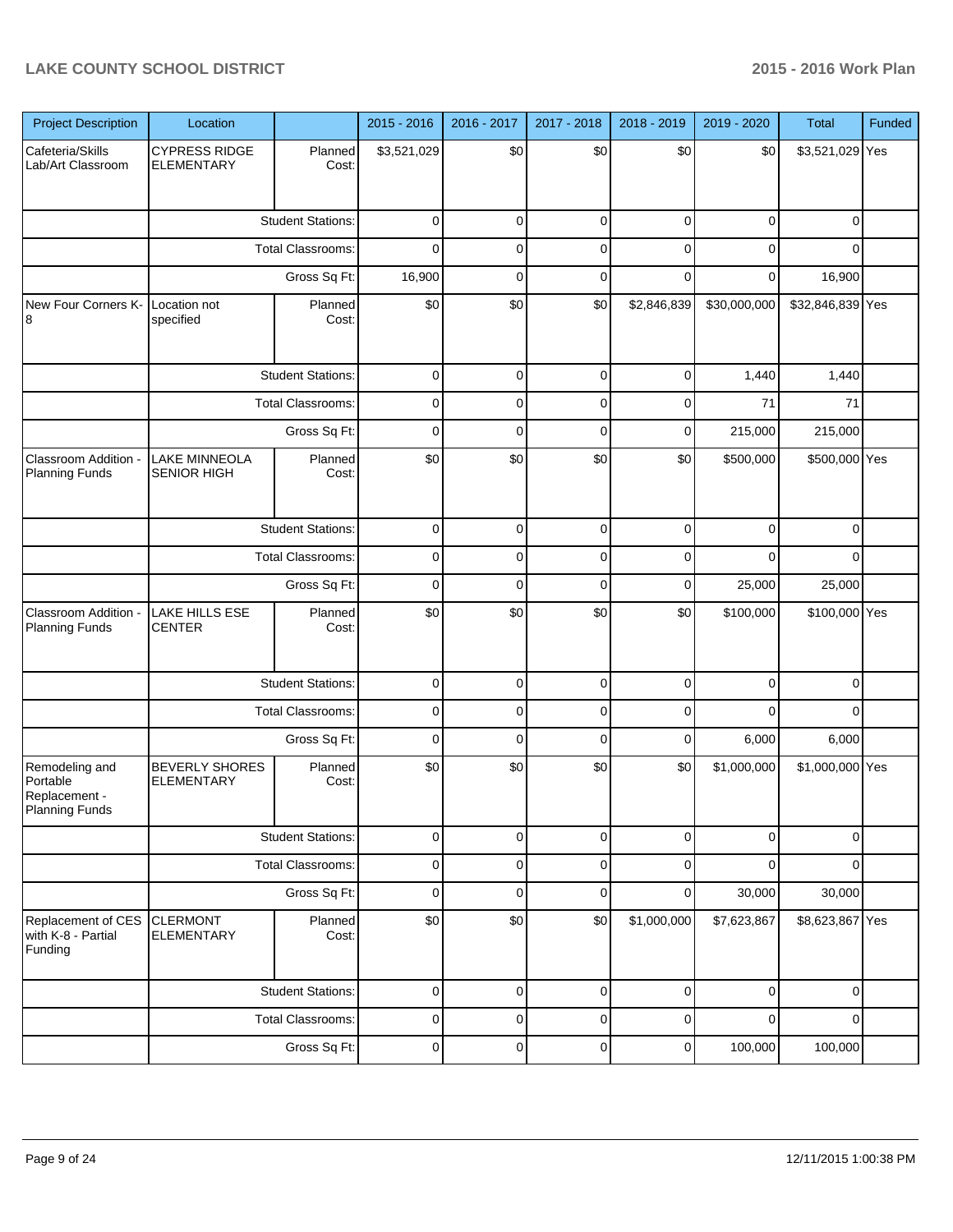| Replacement of CMS CLERMONT<br>with K-8. Partial<br>funding   | <b>MIDDLE</b>                       | Planned<br>Cost:         | \$0         | \$0      | \$0 | \$1,000,000 | \$7,623,867 | \$8,623,867 Yes |  |
|---------------------------------------------------------------|-------------------------------------|--------------------------|-------------|----------|-----|-------------|-------------|-----------------|--|
|                                                               |                                     | <b>Student Stations:</b> | 0           | 0        | 0   | 0           | 0           | 0               |  |
|                                                               | <b>Total Classrooms:</b>            |                          | 0           | $\Omega$ | 0   | 0           | 0           | 0               |  |
|                                                               | Gross Sq Ft:                        |                          | 0           | 0        | 0   | 0           | 115,000     | 115,000         |  |
| Remodeling and<br>Portable<br>Replacement -<br>Planning Funds | <b>EUSTIS</b><br><b>ELEMENTARY</b>  | Planned<br>Cost:         | \$0         | \$0      | \$0 | \$0         | \$1,000,000 | \$1,000,000 Yes |  |
|                                                               | <b>Student Stations:</b>            |                          | 0           | 0        | 0   | 0           | 0           | 0               |  |
|                                                               | <b>Total Classrooms:</b>            |                          | 0           | 0        | 0   | 0           | 0           | 0               |  |
|                                                               |                                     | Gross Sq Ft:             | $\Omega$    | $\Omega$ | 0   | 0           | 60,000      | 60,000          |  |
| Remodeling and<br>Portable<br>Replacement -<br>Planning Funds | FRUITLAND PARK<br><b>ELEMENTARY</b> | Planned<br>Cost:         | \$0         | \$0      | \$0 | \$0         | \$1,000,000 | \$1,000,000 Yes |  |
|                                                               |                                     | <b>Student Stations:</b> | 0           | 0        | 0   | 0           | 0           | 0               |  |
|                                                               |                                     | Total Classrooms:        | 0           | $\Omega$ | 0   | $\Omega$    | 0           | 0               |  |
|                                                               |                                     | Gross Sq Ft:             | 0           | 0        | 0   | 0           | 60,000      | 60,000          |  |
|                                                               |                                     | <b>Dianned Casts</b>     | en sos nonl | ¢∩ا      | ¢∩ا | 0.000       | 40017721    | $EZ$ 245 $EQ$   |  |

| <b>Planned Cost:</b>       | \$3,521,029 | \$0 | \$0 | $$4,846,839$ $$48,847,734$ | \$57,215,602 |
|----------------------------|-------------|-----|-----|----------------------------|--------------|
| <b>Student Stations: I</b> |             |     |     | 1.440                      | 1,440        |
| <b>Total Classrooms:</b>   |             |     |     | 71                         | 71 I         |
| Gross Sq Ft:               | 16,900      |     |     | 611,000                    | 627,900      |

### **Other Project Schedules**

Major renovations, remodeling, and additions of capital outlay projects that do not add capacity to schools.

| <b>Project Description</b>                             | Location               | $2015 - 2016$<br><b>Actual Budget</b> | $2016 - 2017$<br>Projected | 2017 - 2018<br>Projected | 2018 - 2019<br>Projected | 2019 - 2020<br>Projected | Total            | Funded |
|--------------------------------------------------------|------------------------|---------------------------------------|----------------------------|--------------------------|--------------------------|--------------------------|------------------|--------|
| District-Wide Capital Renewal<br>Projects              | Location not specified | \$0                                   | \$0                        | \$0                      | \$7,000,000              | \$7,000,000              | \$14,000,000 Yes |        |
| District-wide Technology<br>Infrastructure/AV Upgrades | Location not specified | \$0                                   | \$0                        | \$0                      | \$3,000,000              | \$3,000,000              | \$6,000,000 Yes  |        |
| Leesburg Projects                                      | Location not specified | \$100,000                             | \$0                        | \$0                      | \$0                      | \$0                      | \$100,000 Yes    |        |
|                                                        |                        | \$100,000                             | \$0                        | \$0                      | \$10,000,000             | \$10,000,000             | \$20,100,000     |        |

# **Additional Project Schedules**

Any projects that are not identified in the last approved educational plant survey.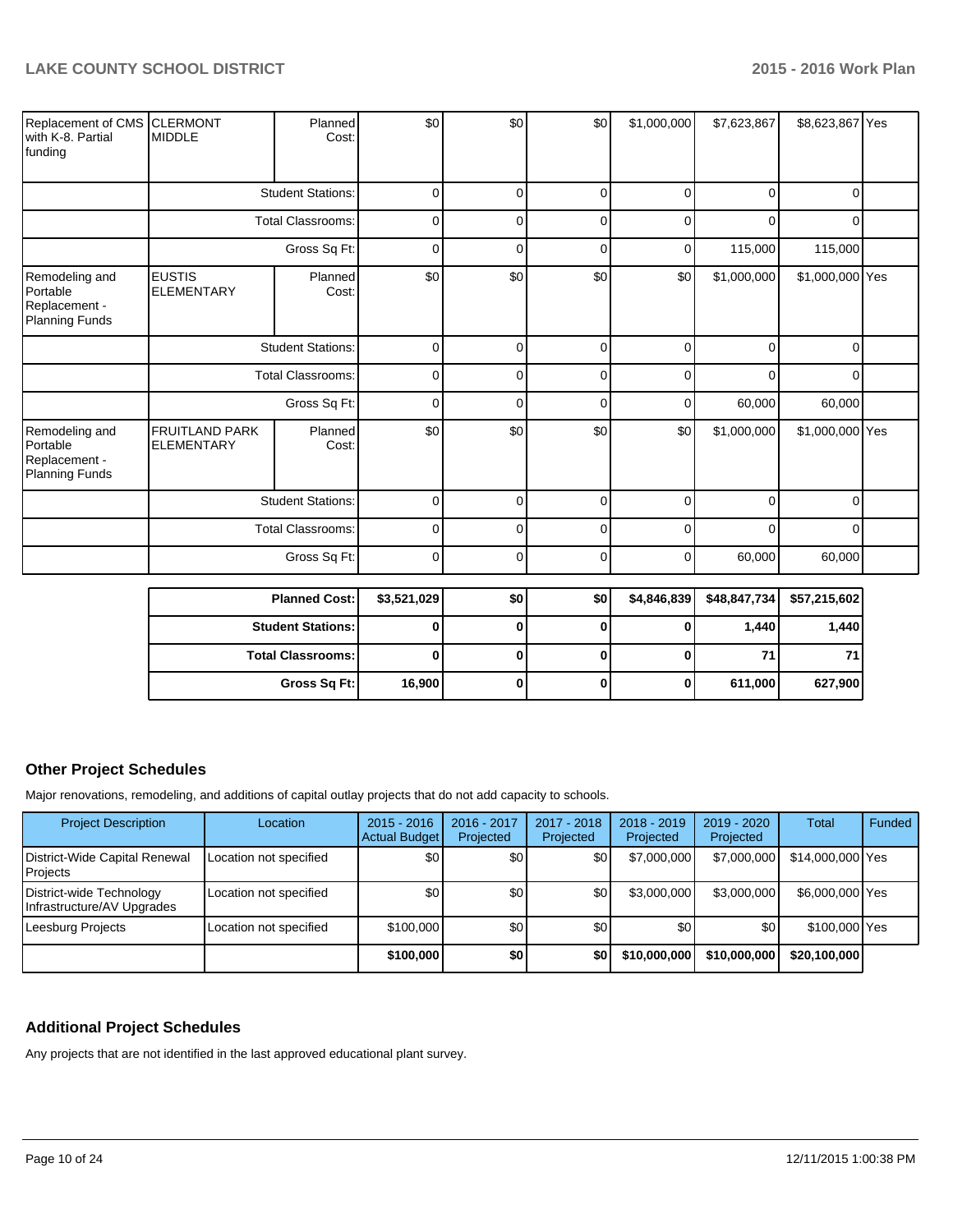Nothing reported for this section.

### **Non Funded Growth Management Project Schedules**

Schedule indicating which projects, due to planned development, that CANNOT be funded from current revenues projected over the next five years.

| <b>Project Description</b>                                                    | $2015 - 2016$<br>Actual Budget | 2016 - 2017<br>Projected | 2017 - 2018<br>Projected | 2018 - 2019<br>Projected | 2019 - 2020<br>Projected   | <b>Total</b>    | Funded |
|-------------------------------------------------------------------------------|--------------------------------|--------------------------|--------------------------|--------------------------|----------------------------|-----------------|--------|
| Land Acquisition                                                              | \$3,000,000                    | \$2,000,000              | \$1,000,000              | \$1,000,000              | \$1,000,000                | \$8,000,000 No  |        |
| Maintenance Backlog                                                           | \$25,000,000                   | \$0                      | \$0                      | \$0                      | \$0                        | \$25,000,000 No |        |
| <b>Technology Upgrades</b>                                                    | \$5,000,000                    | \$5,000,000              | \$5,000,000              | \$5,000,000              | \$5,000,000                | \$25,000,000 No |        |
| <b>Eustis Transportation Lot</b><br>Improvements                              | \$0                            | \$500,000                | \$1,500,000              | \$0                      | \$0                        | \$2,000,000 No  |        |
| <b>IT Ancillary Office</b><br>Improvements                                    | \$0                            | \$0                      | \$0                      | \$0                      | \$1,100,000                | $$1,100,000$ No |        |
| Computer Refresh (to desired<br>standards)                                    | \$2,500,000                    | \$2,500,000              | \$2,500,000              | \$2,500,000              | \$2,500,000                | \$12,500,000 No |        |
| Remaining funding for Beverly<br>Shores ES Renovation/Portable<br>Replacement | \$0                            | \$0                      | \$0                      | \$0                      | \$12,000,000               | \$12,000,000 No |        |
| Clermont ES/MS K-8<br>Conversion - Remaining Funds<br>Required                | \$0                            | \$0                      | \$0                      | \$0                      | \$15,000,000               | \$15,000,000 No |        |
| <b>Curtright Center Renovation</b>                                            | \$17,700,000                   | \$0                      | \$0                      | \$0                      | \$0                        | \$17,700,000 No |        |
| <b>Eustis Elementary</b><br>Renovation/Portable<br>Replacement                | \$0                            | \$0                      | \$0                      | \$0                      | \$15,500,000               | \$15,500,000 No |        |
| <b>Fruitland Park Elementary</b><br>Renovation/Portable<br>Replacement        | \$0                            | \$0                      | \$0                      | \$0                      | \$15,970,000               | \$15,970,000 No |        |
| Grassy Lake ES Classroom<br>Addition                                          | \$1,000,000                    | \$1,000,000              | \$3,000,000              | \$0                      | \$0                        | \$5,000,000 No  |        |
| Lake Minneola High School<br>Addition                                         | \$0                            | \$0                      | \$0                      | \$0                      | \$7,400,000                | \$7,400,000 No  |        |
| Lake Hills ESE Center<br>Classroom Addition                                   | \$0                            | \$0                      | \$0                      | \$0                      | \$2,400,000                | \$2,400,000 No  |        |
| Leesburg ES/Oak Park MS K-8<br>Conversion                                     | \$0                            | \$13,800,000             | \$0                      | \$0                      | \$0                        | \$13,800,000 No |        |
| Sorrento ES Classroom<br>Addition                                             | \$0                            | \$0                      | \$0                      | \$0                      | \$4,000,000                | \$4,000,000 No  |        |
| <b>Tavares ES Relief</b>                                                      | \$0                            | \$0                      | \$0                      | \$0                      | \$22,000,000               | \$22,000,000 No |        |
| Treadway ES<br><b>Renovation/Portable</b><br>Replacement                      | \$0                            | \$0                      | \$12,500,000             | \$0                      | \$0                        | \$12,500,000 No |        |
| Villages ES Classroom<br><b>Addition/Portable Replacement</b>                 | \$0                            | \$0                      | \$0                      | \$3,000,000              | \$0                        | \$3,000,000 No  |        |
| Athletic Field Improvements                                                   | \$250,000                      | \$250,000                | \$250,000                | \$250,000                | \$250,000                  | \$1,250,000 No  |        |
|                                                                               | \$54,450,000                   | \$25,050,000             | \$25,750,000             |                          | \$11,750,000 \$104,120,000 | \$221,120,000   |        |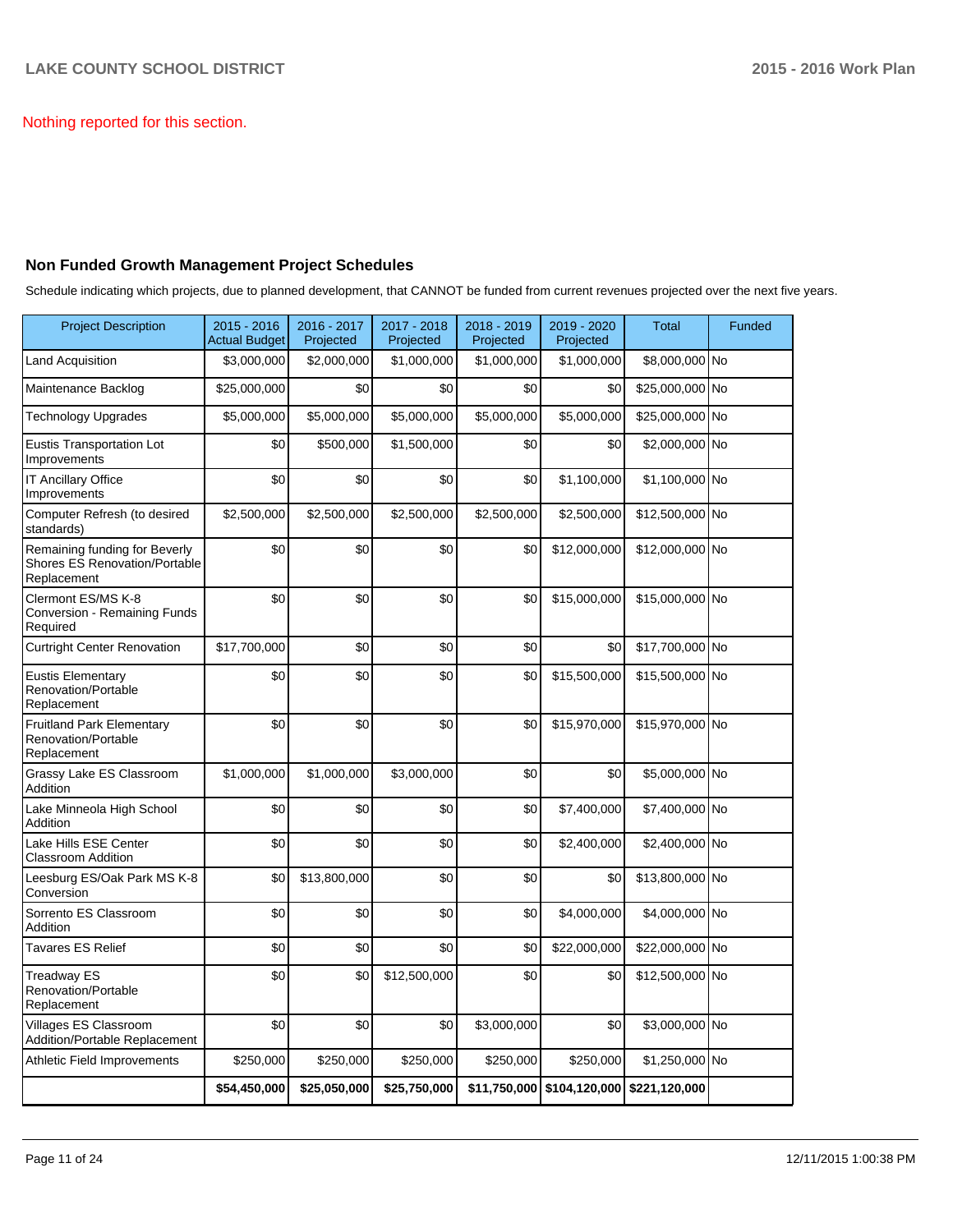# **Capacity Tracking**

| Location                                       | $2015 -$<br>2016 Satis.<br>Stu. Sta. | Actual<br>$2015 -$<br>2016 FISH<br>Capacity | Actual<br>$2014 -$<br>2015<br><b>COFTE</b> | # Class<br>Rooms | Actual<br>Average<br>$2015 -$<br>2016 Class<br><b>Size</b> | Actual<br>$2015 -$<br>2016<br><b>Utilization</b> | <b>New</b><br>Stu.<br>Capacity | <b>New</b><br>Rooms to<br>be<br>Added/Re<br>moved | Projected<br>$2019 -$<br>2020<br><b>COFTE</b> | Projected<br>$2019 -$<br>2020<br><b>Utilization</b> | Projected<br>$2019 -$<br>2020 Class<br><b>Size</b> |
|------------------------------------------------|--------------------------------------|---------------------------------------------|--------------------------------------------|------------------|------------------------------------------------------------|--------------------------------------------------|--------------------------------|---------------------------------------------------|-----------------------------------------------|-----------------------------------------------------|----------------------------------------------------|
| ALTOONA SCHOOL                                 | 164                                  | $\Omega$                                    | $\Omega$                                   | 8                | $\Omega$                                                   | 0.00%                                            | 0                              | $\Omega$                                          | $\Omega$                                      | 0.00%                                               | $\mathbf 0$                                        |
| <b>BEVERLY SHORES</b><br><b>ELEMENTARY</b>     | 858                                  | 858                                         | 644                                        | 46               | 14                                                         | 75.00 %                                          | $\Omega$                       | $\Omega$                                          | 761                                           | 89.00%                                              | 17                                                 |
| <b>CYPRESS RIDGE</b><br><b>ELEMENTARY</b>      | 609                                  | 609                                         | 600                                        | 31               | 19                                                         | 99.00 %                                          | $\overline{0}$                 | $\Omega$                                          | 598                                           | 98.00 %                                             | 19                                                 |
| <b>CLERMONT MIDDLE</b>                         | 986                                  | 887                                         | 721                                        | 43               | 17                                                         | 81.00 %                                          | 0                              | $\Omega$                                          | 771                                           | 87.00%                                              | 18                                                 |
| <b>EUSTIS ELEMENTARY</b>                       | 533                                  | 533                                         | 542                                        | 28               | 19                                                         | 102.00 %                                         | 0                              | $\Omega$                                          | 557                                           | 105.00%                                             | 20                                                 |
| <b>EUSTIS HEIGHTS</b><br>ELEMENTARY            | 900                                  | 900                                         | 579                                        | 50               | 12                                                         | 64.00 %                                          | $-240$                         | $-13$                                             | 628                                           | 95.00 %                                             | 17                                                 |
| <b>EUSTIS SENIOR HIGH</b>                      | 997                                  | 847                                         | 894                                        | 42               | 21                                                         | 106.00 %                                         | 0                              | $\Omega$                                          | 838                                           | 99.00 %                                             | 20                                                 |
| <b>FRUITLAND PARK</b><br>ELEMENTARY            | 806                                  | 806                                         | 697                                        | 43               | 16                                                         | 86.00 %                                          | 0                              | $\Omega$                                          | 677                                           | 84.00 %                                             | 16                                                 |
| CECIL E GRAY MIDDLE                            | 1,598                                | 1,438                                       | 1,061                                      | 66               | 16                                                         | 74.00 %                                          | 0                              | $\Omega$                                          | 1,152                                         | 80.00%                                              | 17                                                 |
| <b>SEMINOLE SPRINGS</b><br><b>ELEMENTARY</b>   | 767                                  | 767                                         | 554                                        | 41               | 14                                                         | 72.00 %                                          | 0                              | $\Omega$                                          | 569                                           | 74.00 %                                             | 14                                                 |
| LEESBURG SENIOR<br>HIGH                        | 2,087                                | 1,982                                       | 1,535                                      | 89               | 17                                                         | 77.00 %                                          | 0                              | $\Omega$                                          | 1,550                                         | 78.00 %                                             | 17                                                 |
| MT DORA SENIOR HIGH                            | 1,326                                | 1,193                                       | 992                                        | 55               | 18                                                         | 83.00 %                                          | 0                              | $\Omega$                                          | 1,115                                         | 93.00 %                                             | 20                                                 |
| TAVARES SENIOR HIGH                            | 1,544                                | 1,466                                       | 1,140                                      | 62               | 18                                                         | 78.00 %                                          | 0                              | $\Omega$                                          | 1,213                                         | 83.00 %                                             | 20                                                 |
| <b>TAVARES MIDDLE</b>                          | 1,330                                | 1,197                                       | 1,013                                      | 56               | 18                                                         | 85.00 %                                          | 0                              | $\Omega$                                          | 1,078                                         | 90.00%                                              | 19                                                 |
| UMATILLA CENTER                                | 90                                   | 90                                          | 18                                         | 5                | 4                                                          | 19.00 %                                          | 0                              | $\Omega$                                          | $\Omega$                                      | 0.00%                                               | $\mathbf 0$                                        |
| UMATILLA SENIOR HIGH                           | 968                                  | 822                                         | 781                                        | 41               | 19                                                         | 95.00 %                                          | 0                              | $\Omega$                                          | 780                                           | 95.00 %                                             | 19                                                 |
| <b>TREADWAY</b><br><b>ELEMENTARY</b>           | 998                                  | 998                                         | 887                                        | 53               | 17                                                         | 89.00 %                                          | 0                              | $\Omega$                                          | 918                                           | 92.00%                                              | 17                                                 |
| OAK PARK MIDDLE                                | 873                                  | 785                                         | 479                                        | 38               | 13                                                         | 61.00%                                           | 0                              | $\Omega$                                          | 641                                           | 82.00 %                                             | 17                                                 |
| MINNEOLA<br><b>ELEMENTARY</b>                  | 1,118                                | 1,118                                       | 1,043                                      | 60               | 17                                                         | 93.00 %                                          | 0                              | $\Omega$                                          | 1,089                                         | 97.00 %                                             | 18                                                 |
| <b>CARVER MIDDLE</b>                           | 1,255                                | 1,129                                       | 852                                        | 53               | 16                                                         | 76.00 %                                          | 0                              | $\Omega$                                          | 898                                           | 80.00%                                              | 17                                                 |
| <b>GROVELAND</b><br><b>ELEMENTARY</b>          | 961                                  | 961                                         | 814                                        | 50               | 16                                                         | 85.00 %                                          | $\overline{0}$                 | $\overline{0}$                                    | 871                                           | 91.00%                                              | 17                                                 |
| <b>EUSTIS HIGH ANNEX</b><br>(CURTRIGHT CAMPUS) | 563                                  | 506                                         | 346                                        | 23               | 15                                                         | 68.00 %                                          | $\overline{0}$                 | $\Omega$                                          | 450                                           | 89.00 %                                             | 20                                                 |
| <b>CLERMONT</b><br><b>ELEMENTARY</b>           | 749                                  | 749                                         | 523                                        | 38               | 14                                                         | 70.00 %                                          | 0                              | $\Omega$                                          | 529                                           | 71.00%                                              | 14                                                 |
| MOUNT DORA MIDDLE                              | 1,084                                | 975                                         | 784                                        | 47               | 17                                                         | 80.00 %                                          | 0                              | $\mathbf 0$                                       | 904                                           | 93.00 %                                             | 19                                                 |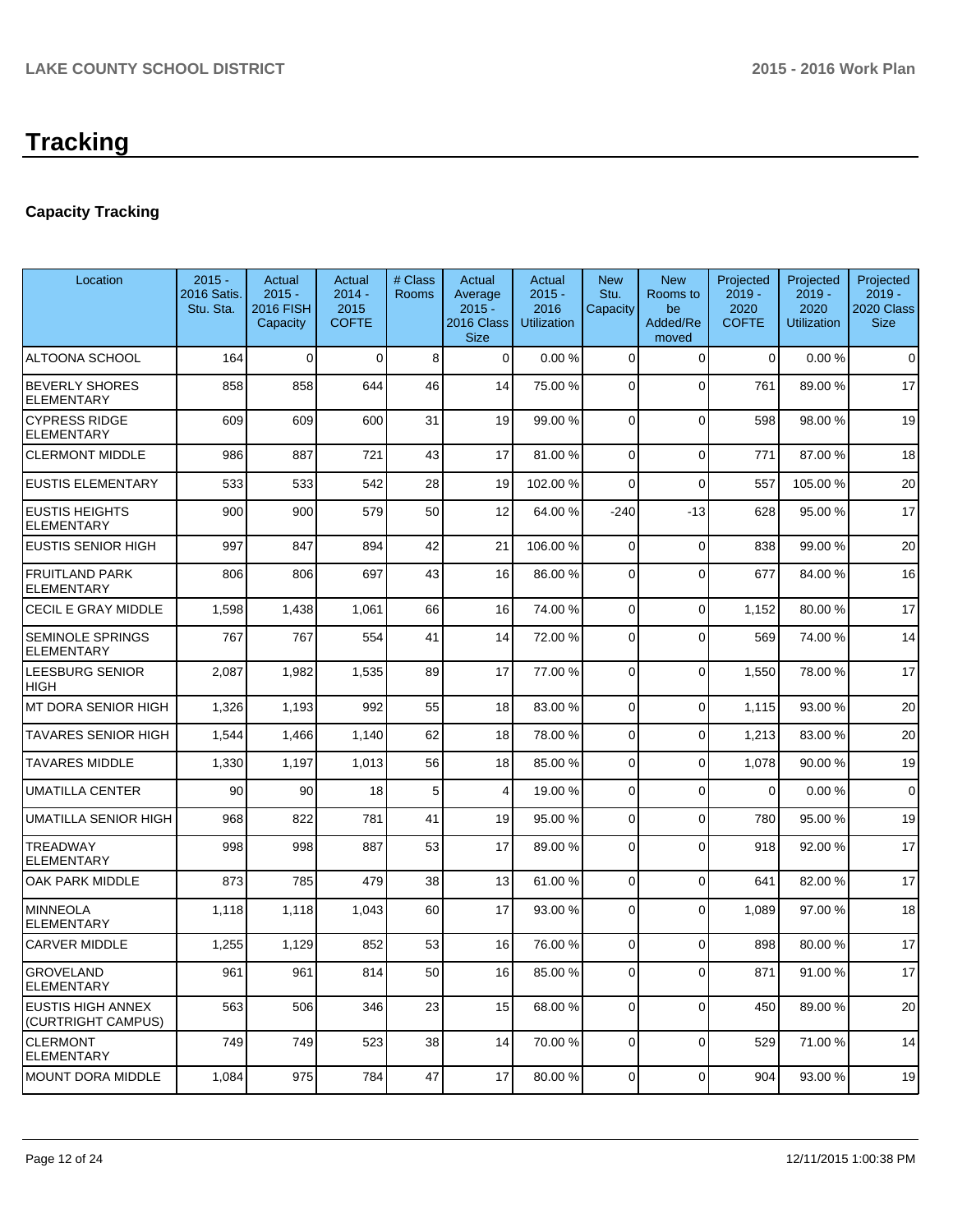| <b>RIMES EARLY</b><br><b>LEARNING &amp; LITERACY</b><br><b>CENTER</b> | 410    | 410         | 159      | 21    | 8 <sup>1</sup> | 39.00 %  | $\Omega$       | 0            | 210      | 51.00 % | 10             |
|-----------------------------------------------------------------------|--------|-------------|----------|-------|----------------|----------|----------------|--------------|----------|---------|----------------|
| <b>TRIANGLE</b><br><b>ELEMENTARY</b>                                  | 850    | 850         | 708      | 46    | 15             | 83.00 %  | $\Omega$       | $\Omega$     | 723      | 85.00 % | 16             |
| <b>LAKE VOCATIONAL</b><br><b>CENTERS</b>                              | 983    | 1,179       | $\Omega$ | 57    | $\Omega$       | 0.00%    | $\Omega$       | $\Omega$     | $\Omega$ | 0.00%   | $\overline{0}$ |
| <b>MASCOTTE CENTER</b>                                                | 580    | $\mathbf 0$ | $\Omega$ | 28    | $\overline{0}$ | 0.00%    | $\overline{0}$ | $\mathbf 0$  | $\Omega$ | 0.00%   | $\overline{0}$ |
| <b>TAVARES ELEMENTARY</b>                                             | 973    | 973         | 846      | 50    | 17             | 87.00 %  | $\overline{0}$ | $\mathbf 0$  | 896      | 92.00 % | 18             |
| <b>UMATILLA MIDDLE</b>                                                | 861    | 774         | 563      | 38    | 15             | 73.00 %  | $\overline{0}$ | $\mathbf 0$  | 510      | 66.00 % | 13             |
| <b>SPRING CREEK</b><br><b>ELEMENTARY</b>                              | 667    | 600         | 569      | 35    | 16             | 95.00 %  | $\overline{0}$ | $\mathbf 0$  | 571      | 95.00 % | 16             |
| <b>SOUTH LAKE SENIOR</b><br><b>HIGH</b>                               | 2,352  | 2,234       | 1,460    | 98    | 15             | 65.00 %  | $\overline{0}$ | 0            | 1,990    | 89.00 % | 20             |
| <b>EUSTIS MIDDLE</b>                                                  | 1,440  | 1,296       | 964      | 61    | 16             | 74.00 %  | $\Omega$       | $\mathbf 0$  | 978      | 75.00 % | 16             |
| <b>VILLAGES</b><br><b>ELEMENTARY</b>                                  | 887    | 887         | 807      | 47    | 17             | 91.00 %  | $\Omega$       | $\mathbf{0}$ | 887      | 100.00% | 19             |
| <b>ASTATULA</b><br><b>ELEMENTARY</b>                                  | 791    | 791         | 583      | 43    | 14             | 74.00 %  | $\Omega$       | $\mathbf 0$  | 526      | 66.00 % | 12             |
| <b>LOST LAKE</b><br><b>ELEMENTARY</b>                                 | 1,142  | 1,142       | 975      | 60    | 16             | 85.00 %  | $\overline{0}$ | $\mathbf 0$  | 1,002    | 88.00 % | 17             |
| WINDY HILL MIDDLE                                                     | 1,573  | 1,415       | 1,284    | 65    | 20             | 91.00 %  | 0              | 0            | 1,357    | 96.00 % | 21             |
| <b>ROUND LAKE</b><br><b>ELEMENTARY</b>                                | 977    | 977         | 816      | 50    | 16             | 84.00 %  | 0              | 0            | 948      | 97.00%  | 19             |
| <b>UMATILLA</b><br><b>ELEMENTARY</b>                                  | 703    | 703         | 616      | 37    | 17             | 88.00 %  | $\Omega$       | 0            | 597      | 85.00 % | 16             |
| <b>EAST RIDGE SENIOR</b><br><b>HIGH</b>                               | 2,755  | 2,617       | 2,111    | 113   | 19             | 81.00 %  | $\overline{0}$ | $\mathbf 0$  | 2,407    | 92.00 % | 21             |
| PINE RIDGE<br><b>ELEMENTARY</b>                                       | 968    | 968         | 840      | 51    | 16             | 87.00 %  | $\overline{0}$ | 0            | 838      | 87.00 % | 16             |
| LEESBURG<br><b>ELEMENTARY</b>                                         | 967    | 967         | 786      | 51    | 15             | 81.00 %  | $\mathbf 0$    | 0            | 853      | 88.00 % | 17             |
| <b>MASCOTTE CHARTER</b><br><b>ELEMENTARY SCHOOL</b>                   | 940    | 940         | 809      | 51    | 16             | 86.00 %  | $\Omega$       | $\mathbf 0$  | 827      | 88.00 % | 16             |
| LAKE HILLS ESE<br><b>CENTER</b>                                       | 236    | 236         | 182      | 23    | 8 <sup>1</sup> | 77.00 %  | $\Omega$       | 0            | 175      | 74.00 % | 8              |
| <b>SAWGRASS BAY</b><br>ELEMENTARY                                     | 1,388  | 1,388       | 1,238    | 75    | 17             | 89.00 %  | $\overline{0}$ | $\mathbf 0$  | 1,487    | 107.00% | 20             |
| <b>GRASSY LAKE</b><br><b>ELEMENTARY</b>                               | 1,030  | 1,030       | 1,003    | 56    | 18             | 97.00 %  | 0              | 0            | 1,082    | 105.00% | 19             |
| <b>EAST RIDGE MIDDLE</b><br>SCHOOL                                    | 1,414  | 1,272       | 1,102    | 60    | 18             | 87.00 %  | $\overline{0}$ | $\mathbf 0$  | 1,141    | 90.00 % | 19             |
| <b>SORRENTO</b><br>ELEMENTARY                                         | 936    | 936         | 759      | 51    | 15             | 81.00 %  | $\overline{0}$ | $\mathbf 0$  | 896      | 96.00 % | 18             |
| <b>LAKE MINNEOLA</b><br><b>SENIOR HIGH</b>                            | 1,932  | 1,835       | 2,057    | 79    | 26             | 112.00 % | $\overline{0}$ | $\mathbf 0$  | 1,865    | 102.00% | 24             |
|                                                                       | 50,919 | 48,036      | 38,736   | 2,414 | 16             | 80.64 %  | $-240$         | $-13$        | 41,353   | 86.52%  | 17             |

The COFTE Projected Total (41,353) for 2019 - 2020 must match the Official Forecasted COFTE Total (38,772 ) for 2019 - 2020 before this section can be completed. In the event that the COFTE Projected Total does not match the Official forecasted COFTE, then the Balanced Projected COFTE Table should be used to balance COFTE.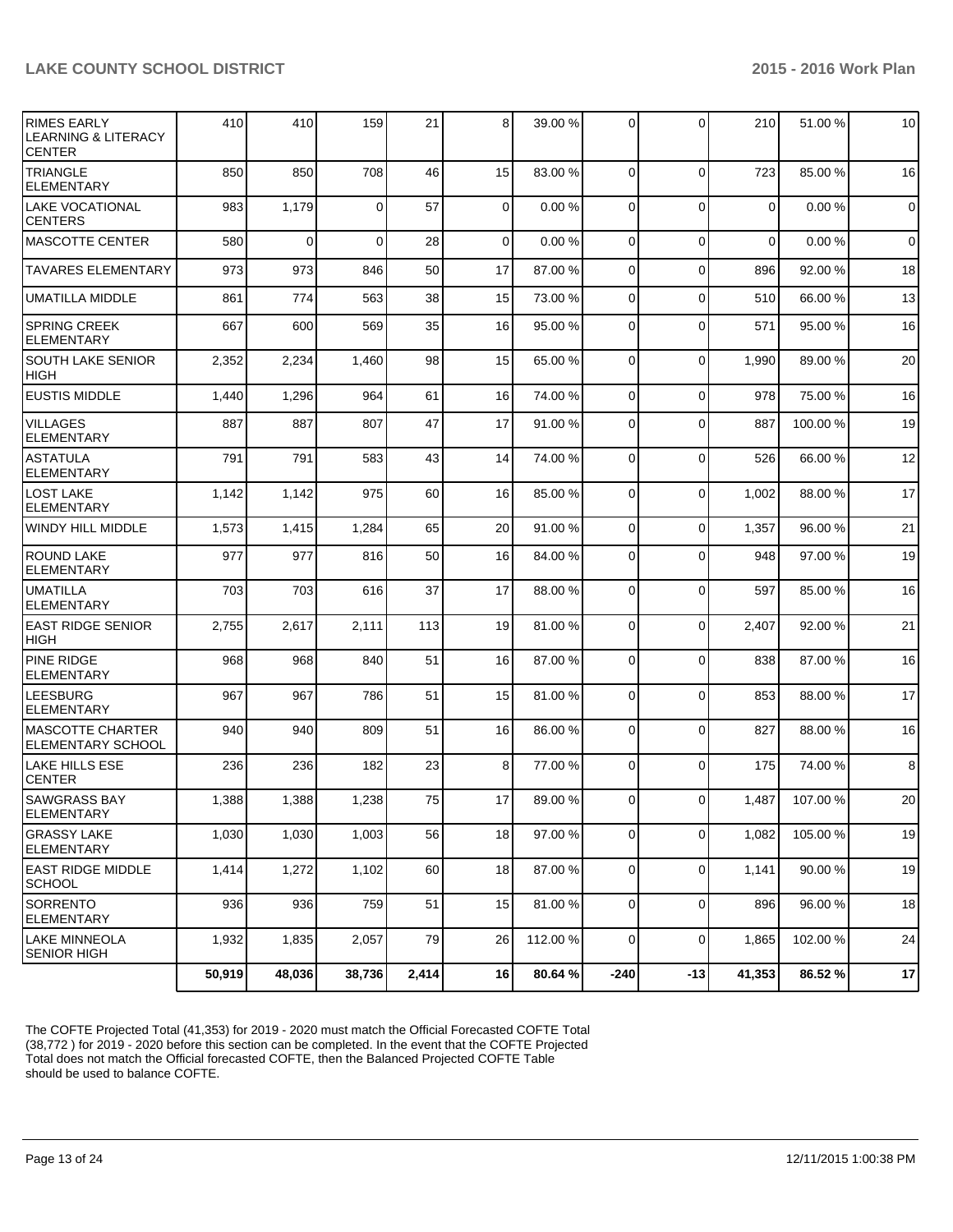| Projected COFTE for 2019 - 2020 |        |  |  |  |  |
|---------------------------------|--------|--|--|--|--|
| Elementary (PK-3)               | 12,064 |  |  |  |  |
| Middle (4-8)                    | 15,129 |  |  |  |  |
| High (9-12)                     | 11,580 |  |  |  |  |
|                                 | 38,772 |  |  |  |  |

| <b>Grade Level Type</b> | <b>Balanced Projected</b><br>COFTE for 2019 - 2020 |
|-------------------------|----------------------------------------------------|
| Elementary (PK-3)       | $-1,322$                                           |
| Middle (4-8)            | -580                                               |
| High (9-12)             | -678                                               |
|                         | 38,773                                             |

# **Relocatable Replacement**

Number of relocatable classrooms clearly identified and scheduled for replacement in the school board adopted financially feasible 5-year district work program.

| ∟ocation                               | 2016<br>$2015 -$ | 2016 - 2017 | $-2018$<br>2017 | 2018 - 2019 | 2020<br>$2019 -$ | Year 5 Total |
|----------------------------------------|------------------|-------------|-----------------|-------------|------------------|--------------|
| <b>Total Relocatable Replacements:</b> |                  |             |                 |             |                  |              |

# **Charter Schools Tracking**

Information regarding the use of charter schools.

| Location-Type                 | # Relocatable<br>units or<br>permanent<br>classrooms | Owner            | Year Started or<br>Scheduled | Student<br><b>Stations</b> | <b>Students</b><br>Enrolled | Years in<br>Contract | <b>Total Charter</b><br><b>Students</b><br>projected for<br>$2019 - 2020$ |
|-------------------------------|------------------------------------------------------|------------------|------------------------------|----------------------------|-----------------------------|----------------------|---------------------------------------------------------------------------|
| Alee Academy 9-12             |                                                      | 15 <b>JOTHER</b> | 1999                         | 300 <sub>1</sub>           | 162                         | 10                   | 180 l                                                                     |
| I Altoona School K-5          |                                                      | 14 SCHOOL BOARD  | 2004                         | 384                        | 263                         |                      | 263                                                                       |
| <b>South Lake Charter K-8</b> |                                                      | 53 OTHER         | 2005                         | 1.102                      | 1,026                       |                      | 1,050                                                                     |
|                               | 82                                                   |                  |                              | 1,786                      | 1,451                       |                      | 1,493                                                                     |

# **Special Purpose Classrooms Tracking**

The number of classrooms that will be used for certain special purposes in the current year, by facility and type of classroom, that the district will, 1), not use for educational purposes, and 2), the co-teaching classrooms that are not open plan classrooms and will be used for educational purposes.

| School                                                | <b>School Type</b> | # of Elementary<br>K-3 Classrooms | # of Middle 4-8<br><b>Classrooms</b> | # of High 9-12<br>Classrooms | # of $ESE$<br><b>Classrooms</b> | # of Combo<br><b>Classrooms</b> | Total<br>Classrooms |
|-------------------------------------------------------|--------------------|-----------------------------------|--------------------------------------|------------------------------|---------------------------------|---------------------------------|---------------------|
| IASTATULA ELEMENTARY                                  | Educational        |                                   |                                      |                              |                                 |                                 |                     |
| <b>ISOUTH LAKE SENIOR HIGH</b>                        | Educational        |                                   |                                      |                              |                                 |                                 | 3                   |
| IGROVELAND ELEMENTARY                                 | Educational        |                                   |                                      |                              |                                 |                                 | $\overline{2}$      |
| <b>ICLERMONT ELEMENTARY</b>                           | Educational        |                                   |                                      |                              |                                 |                                 |                     |
| <b>IMASCOTTE CHARTER</b><br><b>IELEMENTARY SCHOOL</b> | Educational        |                                   |                                      |                              |                                 |                                 | $\overline{2}$      |
| <b>IEAST RIDGE SENIOR HIGH</b>                        | Educational        |                                   |                                      |                              |                                 |                                 | 51                  |
| IOAK PARK MIDDLE                                      | Educational        |                                   |                                      |                              |                                 |                                 | $\overline{2}$      |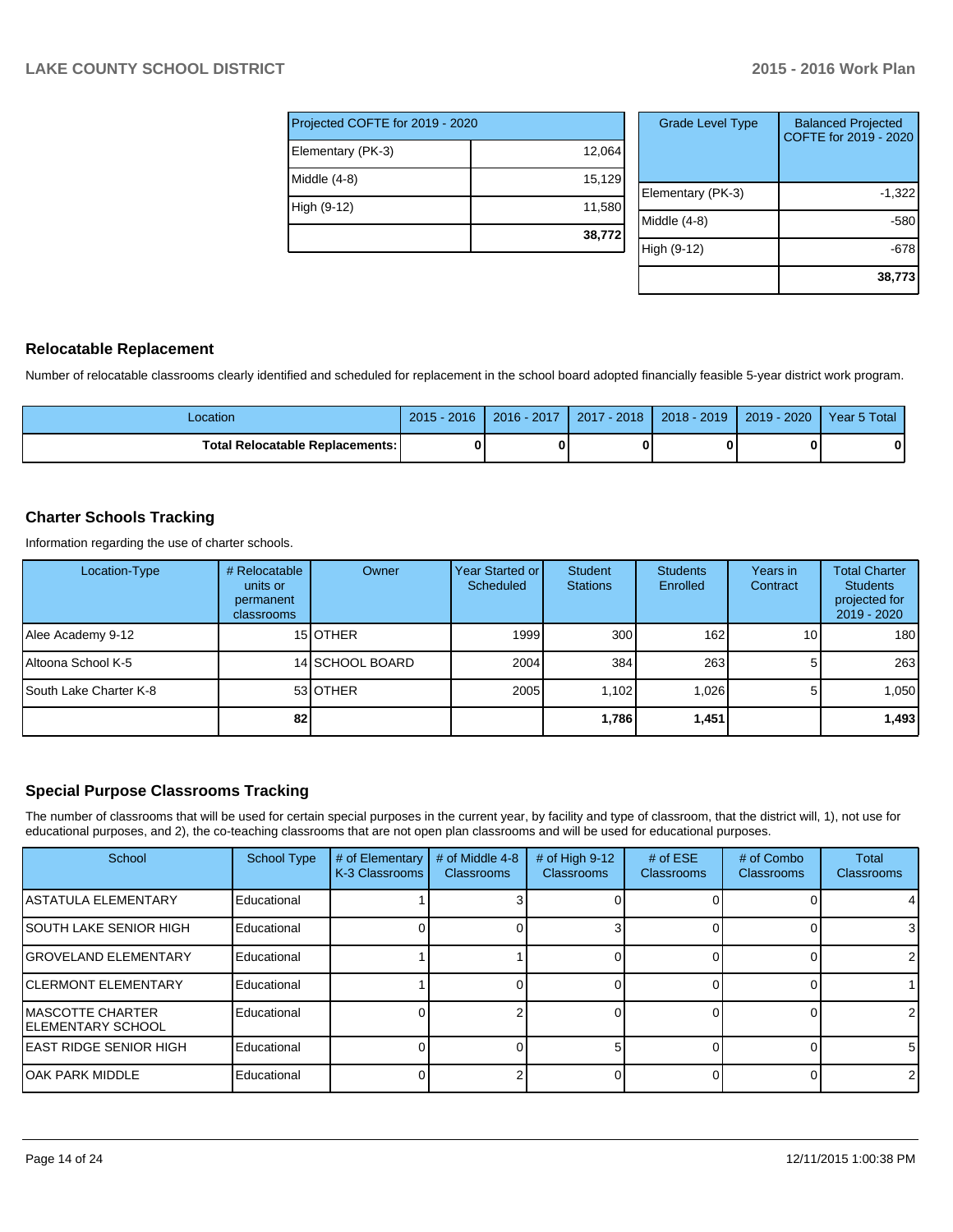| <b>ILEESBURG SENIOR HIGH</b>                   | Educational                          |    |  |                 |
|------------------------------------------------|--------------------------------------|----|--|-----------------|
| <b>ICECIL E GRAY MIDDLE</b>                    | Educational                          |    |  |                 |
| <b>ISEMINOLE SPRINGS</b><br><b>IELEMENTARY</b> | Educational                          |    |  |                 |
| <b>ISORRENTO ELEMENTARY</b>                    | Educational                          |    |  |                 |
|                                                | <b>Total Educational Classrooms:</b> | 15 |  | 37 <sub>l</sub> |

| School                               | <b>School Type</b> | # of Elementary<br>K-3 Classrooms | # of Middle 4-8<br><b>Classrooms</b> | # of High 9-12<br>Classrooms | # of $ESE$<br><b>Classrooms</b> | # of Combo<br><b>Classrooms</b> | <b>Total</b><br><b>Classrooms</b> |
|--------------------------------------|--------------------|-----------------------------------|--------------------------------------|------------------------------|---------------------------------|---------------------------------|-----------------------------------|
| <b>ICYPRESS RIDGE ELEMENTARY</b>     | Co-Teaching        |                                   |                                      |                              |                                 |                                 |                                   |
| <b>TAVARES ELEMENTARY</b>            | Co-Teaching        |                                   |                                      |                              |                                 |                                 |                                   |
| <b>SAWGRASS BAY ELEMENTARY</b>       | Co-Teaching        |                                   |                                      |                              |                                 |                                 | 61                                |
| <b>IROUND LAKE ELEMENTARY</b>        | Co-Teaching        |                                   |                                      |                              |                                 |                                 |                                   |
| <b>IPINE RIDGE ELEMENTARY</b>        | Co-Teaching        |                                   |                                      |                              |                                 |                                 | 51                                |
| <b>TREADWAY ELEMENTARY</b>           | Co-Teaching        |                                   |                                      |                              |                                 |                                 |                                   |
| IALTOONA SCHOOL                      | Co-Teaching        |                                   |                                      |                              |                                 |                                 |                                   |
| <b>Total Co-Teaching Classrooms:</b> |                    | 14                                |                                      |                              | 0                               |                                 | 17 <sup>1</sup>                   |

#### **Infrastructure Tracking**

**Necessary offsite infrastructure requirements resulting from expansions or new schools. This section should include infrastructure information related to capacity project schedules and other project schedules (Section 4).**

None expected

**Proposed location of planned facilities, whether those locations are consistent with the comprehensive plans of all affected local governments, and recommendations for infrastructure and other improvements to land adjacent to existing facilities. Provisions of 1013.33(12), (13) and (14) and 1013.36 must be addressed for new facilities planned within the 1st three years of the plan (Section 5).**

New Four Corners K-8 located at the Cagans Crossing FQD

**Consistent with Comp Plan?** Yes

#### **Net New Classrooms**

The number of classrooms, by grade level and type of construction, that were added during the last fiscal year.

| List the net new classrooms added in the 2014 - 2015 fiscal year.                                                                                       |                               |                                   |                                 |                                                                        | Llist the net new classrooms to be added in the 2015 - 2016 fiscal<br>Ivear.                        |  |  |                        |
|---------------------------------------------------------------------------------------------------------------------------------------------------------|-------------------------------|-----------------------------------|---------------------------------|------------------------------------------------------------------------|-----------------------------------------------------------------------------------------------------|--|--|------------------------|
| "Classrooms" is defined as capacity carrying classrooms that are added to increase<br>capacity to enable the district to meet the Class Size Amendment. |                               |                                   |                                 | Totals for fiscal year 2015 - 2016 should match totals in Section 15A. |                                                                                                     |  |  |                        |
| Location                                                                                                                                                | $2014 - 2015 \#$<br>Permanent | $2014 - 2015$ #<br><b>Modular</b> | $2014 - 2015 \#$<br>Relocatable | $2014 - 2015$<br>Total                                                 | $2015 - 2016$ #<br>$2015 - 2016$ #<br>$2015 - 2016$ #<br><b>Relocatable</b><br>Modular<br>Permanent |  |  | $2015 - 2016$<br>Total |
| Elementary (PK-3)                                                                                                                                       |                               |                                   |                                 |                                                                        |                                                                                                     |  |  | $\Omega$               |
| Middle $(4-8)$                                                                                                                                          |                               |                                   |                                 |                                                                        |                                                                                                     |  |  |                        |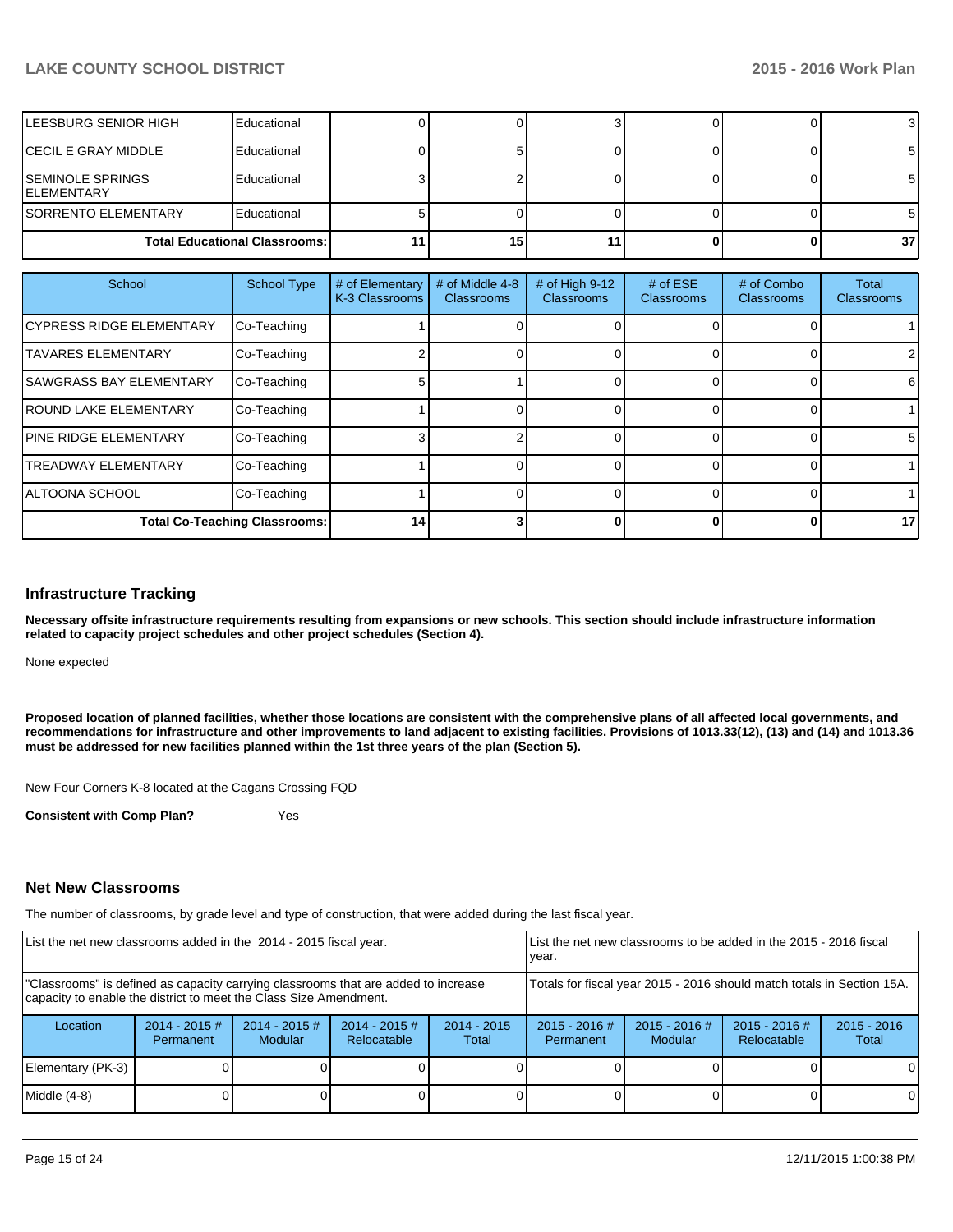| High (9-12) |  |  |  |  |
|-------------|--|--|--|--|
|             |  |  |  |  |

### **Relocatable Student Stations**

Number of students that will be educated in relocatable units, by school, in the current year, and the projected number of students for each of the years in the workplan.

| <b>Site</b>                            | 2015 - 2016     | 2016 - 2017 | 2017 - 2018 | 2018 - 2019    | 2019 - 2020 | 5 Year Average |
|----------------------------------------|-----------------|-------------|-------------|----------------|-------------|----------------|
| BEVERLY SHORES ELEMENTARY              | 217             | 137         | 142         | 154            | 125         | 155            |
| CYPRESS RIDGE ELEMENTARY               | 351             | 306         | 306         | 306            | 306         | 315            |
| <b>CLERMONT MIDDLE</b>                 | 176             | 45          | 40          | 40             | 50          | 70             |
| <b>EUSTIS ELEMENTARY</b>               | 58              | 25          | 25          | 25             | 25          | 32             |
| <b>EUSTIS HEIGHTS ELEMENTARY</b>       | 116             | 0           | 0           | 0              | 0           | 23             |
| <b>EUSTIS MIDDLE</b>                   | 154             | 60          | 40          | 40             | 40          | 67             |
| <b>VILLAGES ELEMENTARY</b>             | 164             | 145         | 164         | 162            | 164         | 160            |
| ASTATULA ELEMENTARY                    | 90              | 20          | 25          | 30             | 30          | 39             |
| <b>UMATILLA MIDDLE</b>                 | 66              | 0           | 0           | 0              | 0           | 13             |
| <b>SPRING CREEK ELEMENTARY</b>         | 18              | 18          | 18          | 18             | 18          | 18             |
| SOUTH LAKE SENIOR HIGH                 | 325             | 20          | 20          | 92             | 92          | 110            |
| RIMES EARLY LEARNING & LITERACY CENTER | 88              | 40          | 20          | 20             | 40          | 42             |
| TRIANGLE ELEMENTARY                    | 54              | 40          | 40          | 40             | 40          | 43             |
| LAKE VOCATIONAL CENTERS                | 198             | 0           | 0           | 0              | 0           | 40             |
| <b>TAVARES ELEMENTARY</b>              | 192             | 103         | 120         | 118            | 115         | 130            |
| <b>CARVER MIDDLE</b>                   | 0               | 0           | 0           | 0              | 0           | 0              |
| <b>GROVELAND ELEMENTARY</b>            | 166             | 58          | 42          | 60             | 76          | 80             |
| EUSTIS HIGH ANNEX (CURTRIGHT CAMPUS)   | 25              | 20          | 20          | 20             | 20          | 21             |
| <b>CLERMONT ELEMENTARY</b>             | 202             | 50          | 35          | 25             | 45          | 71             |
| MOUNT DORA MIDDLE                      | 0               | 0           | 0           | 0              | 0           | $\overline{0}$ |
| MASCOTTE CHARTER ELEMENTARY SCHOOL     | 0               | 0           | 0           | $\overline{0}$ | 0           | $\overline{0}$ |
| LAKE HILLS ESE CENTER                  | 0               | 0           | 0           | 0              | 0           | 0              |
| SAWGRASS BAY ELEMENTARY                | 36              | 36          | 36          | 36             | 36          | 36             |
| <b>GRASSY LAKE ELEMENTARY</b>          | 90              | 110         | 110         | 110            | 110         | 106            |
| <b>EAST RIDGE MIDDLE SCHOOL</b>        | $\vert 0 \vert$ | $\pmb{0}$   | 0           | $\overline{0}$ | 0           | $\mathbf 0$    |
| ROUND LAKE ELEMENTARY                  | 302             | 243         | 254         | 267            | 273         | 268            |
| UMATILLA ELEMENTARY                    | 54              | 40          | 42          | 40             | 40          | 43             |
| <b>EAST RIDGE SENIOR HIGH</b>          | 525             | 219         | 275         | 289            | 325         | 327            |
| LEESBURG ELEMENTARY                    | 226             | $112$       | 104         | 111            | 112         | 133            |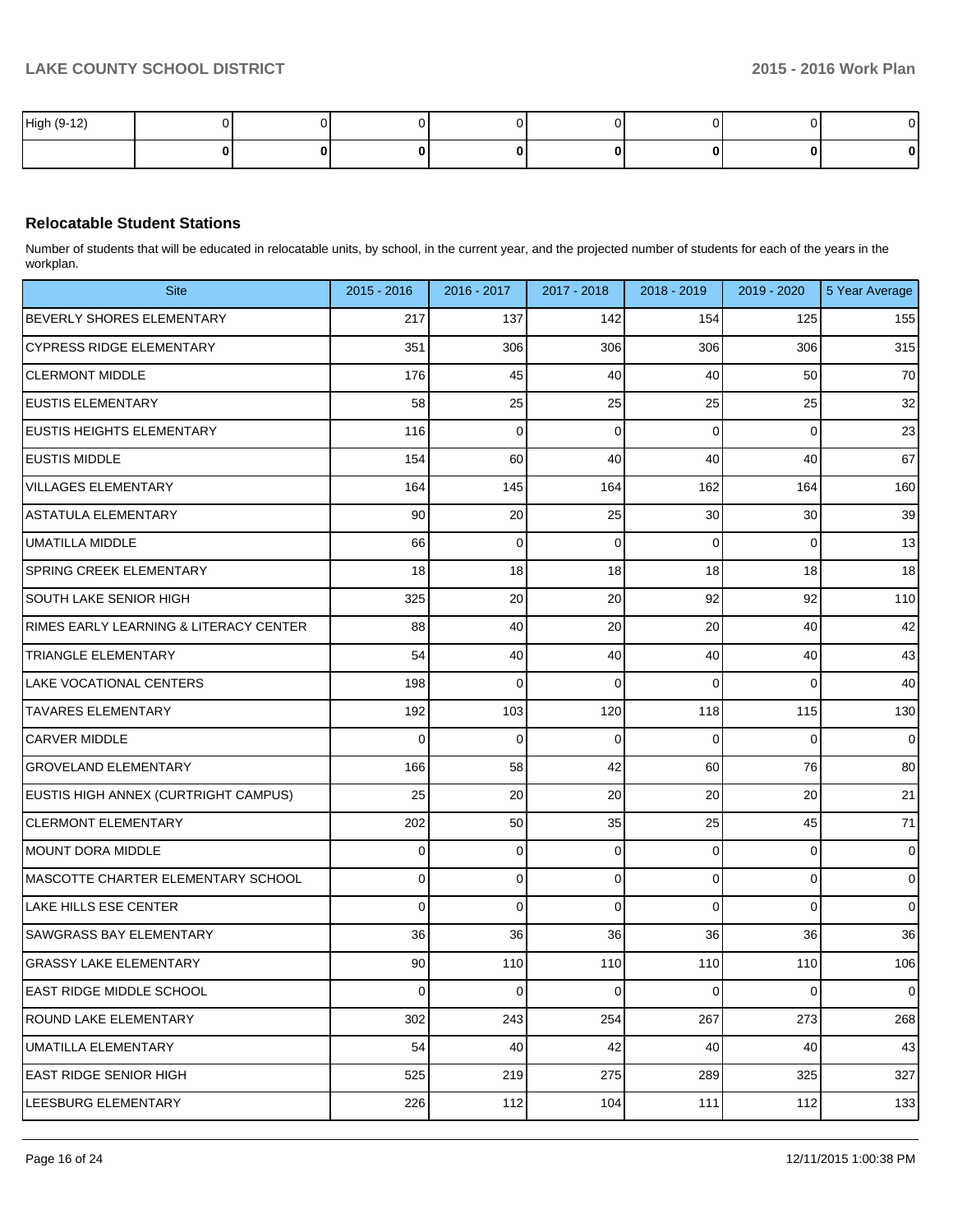| PINE RIDGE ELEMENTARY                             | 90       | 40 <sup>1</sup> | 36          | 30           | 36       | 46             |
|---------------------------------------------------|----------|-----------------|-------------|--------------|----------|----------------|
| <b>UMATILLA SENIOR HIGH</b>                       | 50       | 25              | 25          | 25           | 25       | 30             |
| <b>TREADWAY ELEMENTARY</b>                        | 332      | 267             | 253         | 238          | 252      | 268            |
| OAK PARK MIDDLE                                   | 186      | 22              | 22          | 22           | 44       | 59             |
| <b>MINNEOLA ELEMENTARY</b>                        | 0        | 0               | $\mathbf 0$ | $\mathbf{0}$ | $\Omega$ | $\overline{0}$ |
| <b>LOST LAKE ELEMENTARY</b>                       | 211      | 138             | 137         | 138          | 138      | 152            |
| <b>WINDY HILL MIDDLE</b>                          | 506      | 375             | 394         | 388          | 438      | 420            |
| LEESBURG SENIOR HIGH                              | 0        | $\mathbf{0}$    | $\Omega$    | $\Omega$     | $\Omega$ | $\overline{0}$ |
| IMT DORA SENIOR HIGH                              | $\Omega$ | 0               | $\Omega$    | $\Omega$     | $\Omega$ | $\overline{0}$ |
| <b>TAVARES SENIOR HIGH</b>                        | 0        | $\Omega$        | $\Omega$    | $\Omega$     | $\Omega$ | $\mathbf 0$    |
| <b>TAVARES MIDDLE</b>                             | 44       | 44              | 44          | 44           | 44       | 44             |
| <b>UMATILLA CENTER</b>                            | 0        | 0               | $\Omega$    | $\Omega$     | $\Omega$ | $\mathbf 0$    |
| <b>EUSTIS SENIOR HIGH</b>                         | $\Omega$ | 0               | $\mathbf 0$ | $\Omega$     | $\Omega$ | $\mathbf 0$    |
| <b>FRUITLAND PARK ELEMENTARY</b>                  | 154      | 68              | 68          | 49           | 35       | 75             |
| CECIL E GRAY MIDDLE                               | $\Omega$ | 0               | $\Omega$    | $\Omega$     | $\Omega$ | $\overline{0}$ |
| SEMINOLE SPRINGS ELEMENTARY                       | 206      | 18              | 18          | 18           | 18       | 56             |
| ALTOONA SCHOOL                                    | 164      | 164             | 164         | 164          | 164      | 164            |
| <b>MASCOTTE CENTER</b>                            | 142      | 0               | $\Omega$    | $\Omega$     | 0        | 28             |
| <b>SORRENTO ELEMENTARY</b>                        | 0        | 0               | $\Omega$    | $\Omega$     | $\Omega$ | $\mathbf 0$    |
| LAKE MINNEOLA SENIOR HIGH                         | 0        | 0               | $\mathbf 0$ | $\Omega$     | 0        | $\overline{0}$ |
| Totals for LAKE COUNTY SCHOOL DISTRICT            |          |                 |             |              |          |                |
| Total students in relocatables by year.           | 5,978    | 3,008           | 3,039       | 3,119        | 3,276    | 3,684          |
| Total number of COFTE students projected by year. | 38,954   | 38,986          | 38,939      | 38,879       | 38,772   | 38,906         |
| Percent in relocatables by year.                  | 15 %     | 8%              | 8%          | 8%           | 8%       | 9%             |

# **Leased Facilities Tracking**

Exising leased facilities and plans for the acquisition of leased facilities, including the number of classrooms and student stations, as reported in the educational plant survey, that are planned in that location at the end of the five year workplan.

| Location                          | # of Leased<br>Classrooms 2015 -<br>2016 | <b>FISH Student</b><br><b>Stations</b> | Owner                     | # of Leased<br>Classrooms 2019 -<br>2020 | <b>FISH Student</b><br><b>Stations</b> |
|-----------------------------------|------------------------------------------|----------------------------------------|---------------------------|------------------------------------------|----------------------------------------|
| ILAKE VOCATIONAL CENTERS          |                                          |                                        | 175 William Scottsman     |                                          |                                        |
| <b>IGROVELAND ELEMENTARY</b>      |                                          |                                        | 94 William Scottsman      |                                          | 94                                     |
| <b>IROUND LAKE ELEMENTARY</b>     |                                          |                                        | 164 William Scottsman     |                                          | 100                                    |
| <b>IFRUITLAND PARK ELEMENTARY</b> |                                          |                                        | 118 Williams<br>Scottsman |                                          | 118                                    |
| <b>ILOST LAKE ELEMENTARY</b>      |                                          |                                        | 18 William Scottsman      |                                          | 18 <sup>l</sup>                        |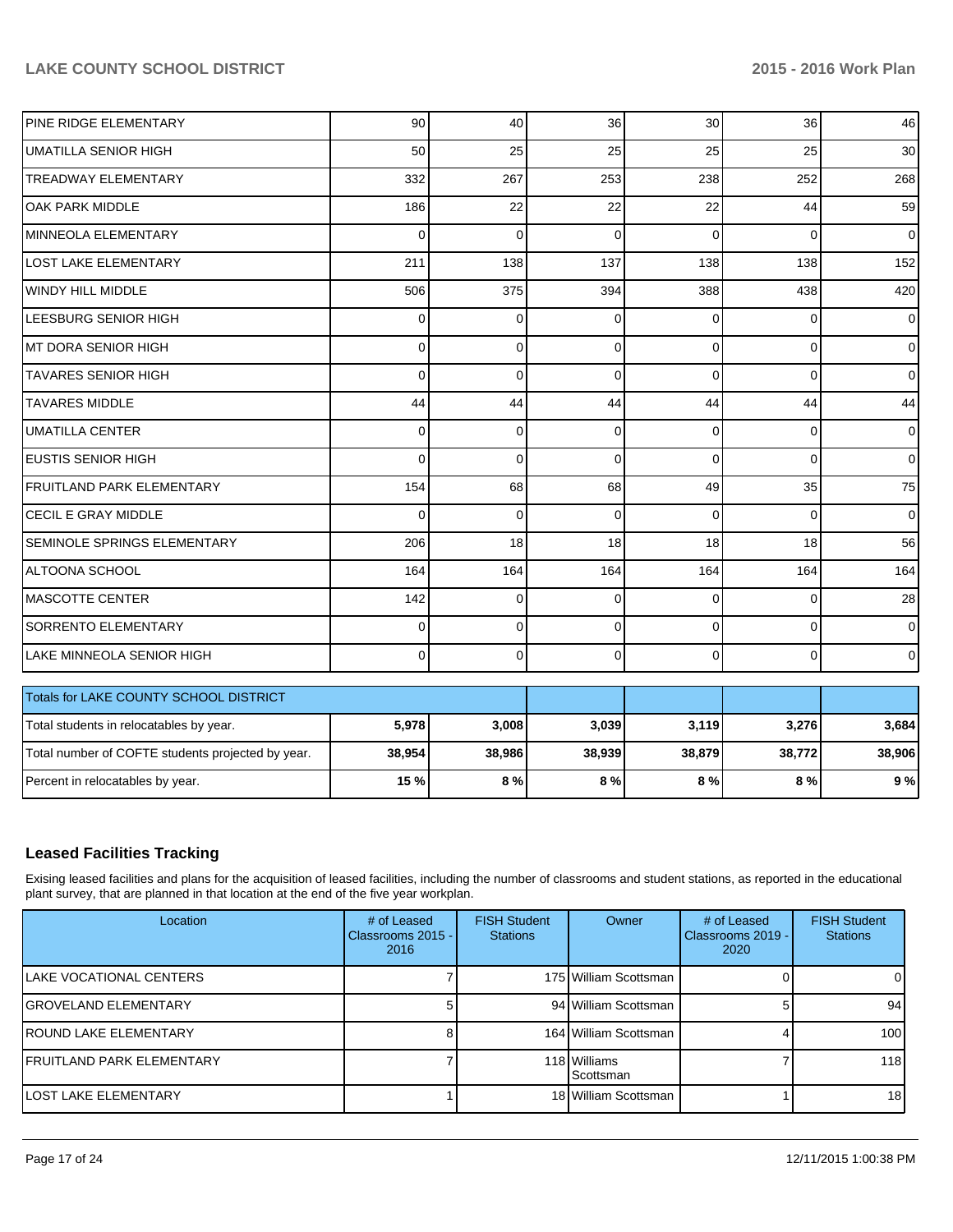| OAK PARK MIDDLE                        |             |          | 22 William Scottsman      | 1        | 22             |
|----------------------------------------|-------------|----------|---------------------------|----------|----------------|
| <b>UMATILLA ELEMENTARY</b>             |             |          | 54 William Scottsman      | 3        | 54             |
| ALTOONA SCHOOL                         |             |          | 18 William Scottsman      |          | 18             |
| <b>EUSTIS ELEMENTARY</b>               | 0           |          |                           | 0        | $\overline{0}$ |
| <b>EUSTIS HEIGHTS ELEMENTARY</b>       | 0           |          |                           | 0        | 0              |
| <b>SEMINOLE SPRINGS ELEMENTARY</b>     | 0           | 0        |                           | 0        | 01             |
| LEESBURG SENIOR HIGH                   | 0           | C        |                           | 0        | 0              |
| MT DORA SENIOR HIGH                    | 0           | $\Omega$ |                           | 0        | 0              |
| <b>TAVARES SENIOR HIGH</b>             | 0           | ∩        |                           | 0        | 0              |
| <b>TAVARES MIDDLE</b>                  | $\Omega$    | $\Omega$ |                           | 0        | 0              |
| <b>UMATILLA CENTER</b>                 | 0           | C        |                           | 0        | 0              |
| <b>UMATILLA SENIOR HIGH</b>            | 0           | $\Omega$ |                           | 0        | 0              |
| <b>TREADWAY ELEMENTARY</b>             | 0           | ∩        |                           | 0        | 0              |
| MINNEOLA ELEMENTARY                    | $\Omega$    | $\Omega$ |                           | 0        | 0              |
| EUSTIS HIGH ANNEX (CURTRIGHT CAMPUS)   | 0           | ∩        |                           | 0        | 0              |
| <b>MOUNT DORA MIDDLE</b>               | $\Omega$    | $\Omega$ |                           | 0        | 0              |
| RIMES EARLY LEARNING & LITERACY CENTER | 0           | $\Omega$ |                           | 0        | 0              |
| <b>TRIANGLE ELEMENTARY</b>             | 0           | $\Omega$ |                           | 0        | $\overline{0}$ |
| <b>UMATILLA MIDDLE</b>                 |             |          | 22 Williams Scotsman      |          | 22             |
| <b>SPRING CREEK ELEMENTARY</b>         | $\Omega$    |          |                           | 0        | 0              |
| <b>SOUTH LAKE SENIOR HIGH</b>          | 0           | ∩        |                           | 0        | $\overline{0}$ |
| <b>EUSTIS MIDDLE</b>                   | 0           | $\Omega$ |                           | 0        | $\overline{0}$ |
| <b>VILLAGES ELEMENTARY</b>             | 8           |          | 164 Williams<br>Scottsman | 8        | 164            |
| PINE RIDGE ELEMENTARY                  |             |          | 18 Mobile Modular         |          | 18             |
| LAKE HILLS ESE CENTER                  | 0           | $\Omega$ |                           | 0        | $\overline{0}$ |
| <b>GRASSY LAKE ELEMENTARY</b>          | $\Omega$    | $\Omega$ |                           | $\Omega$ | $\overline{0}$ |
| <b>EAST RIDGE MIDDLE SCHOOL</b>        | 0           | $\Omega$ |                           | 0        | $\overline{0}$ |
| MASCOTTE CENTER                        | $\mathbf 0$ | $\Omega$ |                           | 0        | $\overline{0}$ |
| <b>SORRENTO ELEMENTARY</b>             | $\Omega$    | $\Omega$ |                           | 0        | $\overline{0}$ |
| LAKE MINNEOLA SENIOR HIGH              | $\Omega$    | $\Omega$ |                           | 0        | $\overline{0}$ |
| MASCOTTE CHARTER ELEMENTARY SCHOOL     | 0           | $\Omega$ |                           | 0        | $\overline{0}$ |
| WINDY HILL MIDDLE                      | $\Omega$    | $\Omega$ |                           | 0        | $\overline{0}$ |
| <b>SAWGRASS BAY ELEMENTARY</b>         | 14          |          | 252 Mobile Modular        | 14       | 252            |
| BEVERLY SHORES ELEMENTARY              | $\mathbf 0$ | $\Omega$ |                           | 0        | $\overline{0}$ |
| <b>CECIL E GRAY MIDDLE</b>             | 0           | 0        |                           | 0        | $\overline{0}$ |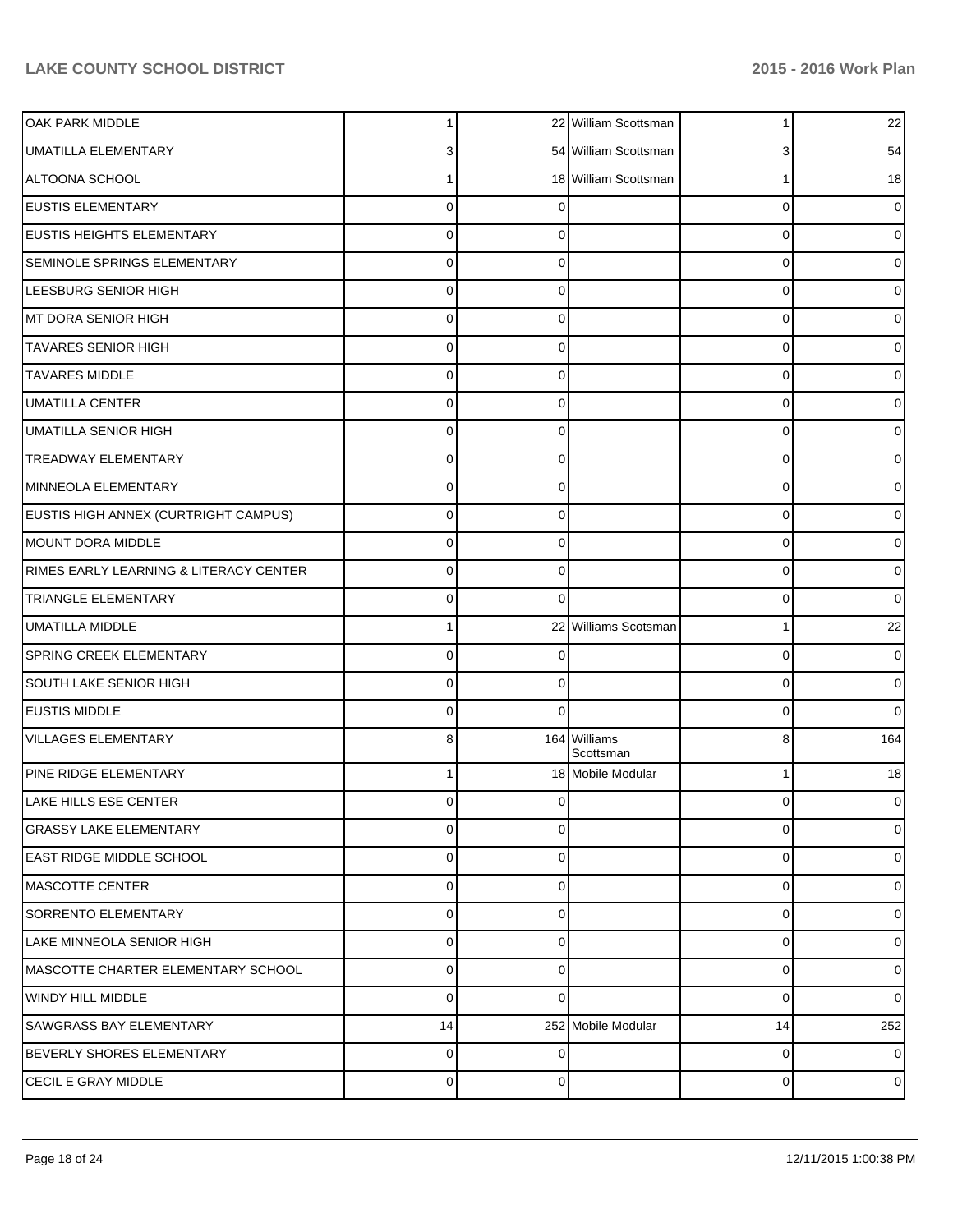| <b>ICARVER MIDDLE</b>           |    |       |                   |    | 0              |
|---------------------------------|----|-------|-------------------|----|----------------|
| <b>CYPRESS RIDGE ELEMENTARY</b> |    |       |                   |    | 0              |
| ICLERMONT MIDDLE                |    |       |                   |    | 01             |
| IEUSTIS SENIOR HIGH             |    |       |                   |    | $\overline{0}$ |
| <b>ICLERMONT ELEMENTARY</b>     |    |       |                   |    | 0              |
| <b>TAVARES ELEMENTARY</b>       |    |       | 36 Mobile Modular |    | 36             |
| ASTATULA ELEMENTARY             |    |       |                   |    | $\overline{0}$ |
| <b>EAST RIDGE SENIOR HIGH</b>   |    |       |                   |    | $\overline{0}$ |
| <b>LEESBURG ELEMENTARY</b>      |    |       | 72 Mobile Modular |    | 72             |
|                                 | 63 | 1,227 |                   | 52 | 988            |

#### **Failed Standard Relocatable Tracking**

Relocatable units currently reported by school, from FISH, and the number of relocatable units identified as 'Failed Standards'.

Nothing reported for this section.

# **Planning**

#### **Class Size Reduction Planning**

**Plans approved by the school board that reduce the need for permanent student stations such as acceptable school capacity levels, redistricting, busing, year-round schools, charter schools, magnet schools, public-private partnerships, multitrack scheduling, grade level organization, block scheduling, or other alternatives.**

Lake County Schools has formed a District-based virtual school, the Lake County Virtual School, and encourages enrollment by students when appropriate.

In addition, the District is leasing property to a charter school (Altoona Charter) to reduce need for student stations, and works cooperatively with the Four Corners Charter in Polk County to provide capacity for students near the county border, providing relief to Sawgrass Bay Elementary School.

Also, a program for high school students, Alternative Discipline at East Ridge High School, allows for students to take classes after the traditional school day and complete their high school diploma. The District also encourages Community College dual-enrollment for students when appropriate.

Cypress Ridge Elementary School is a magnet, choice school focused on STEM education that encourages the use of an older facility. Clermont Elementary and Eustis Heights Elementary are also two older facilities that are partially filled through a choice-based gifted program.

In 2014-15, the District redistricted students from Lake Minneola High School, which is in a high-growth zone, to South Lake High School in order to better utilize existing capacity. Students zoned for and enrolled in Lake Minneola High in 2014-15 were allowed to remain until graduation, so that redistricting will take several years to fully relieve over-crowding at Lake Minneola High.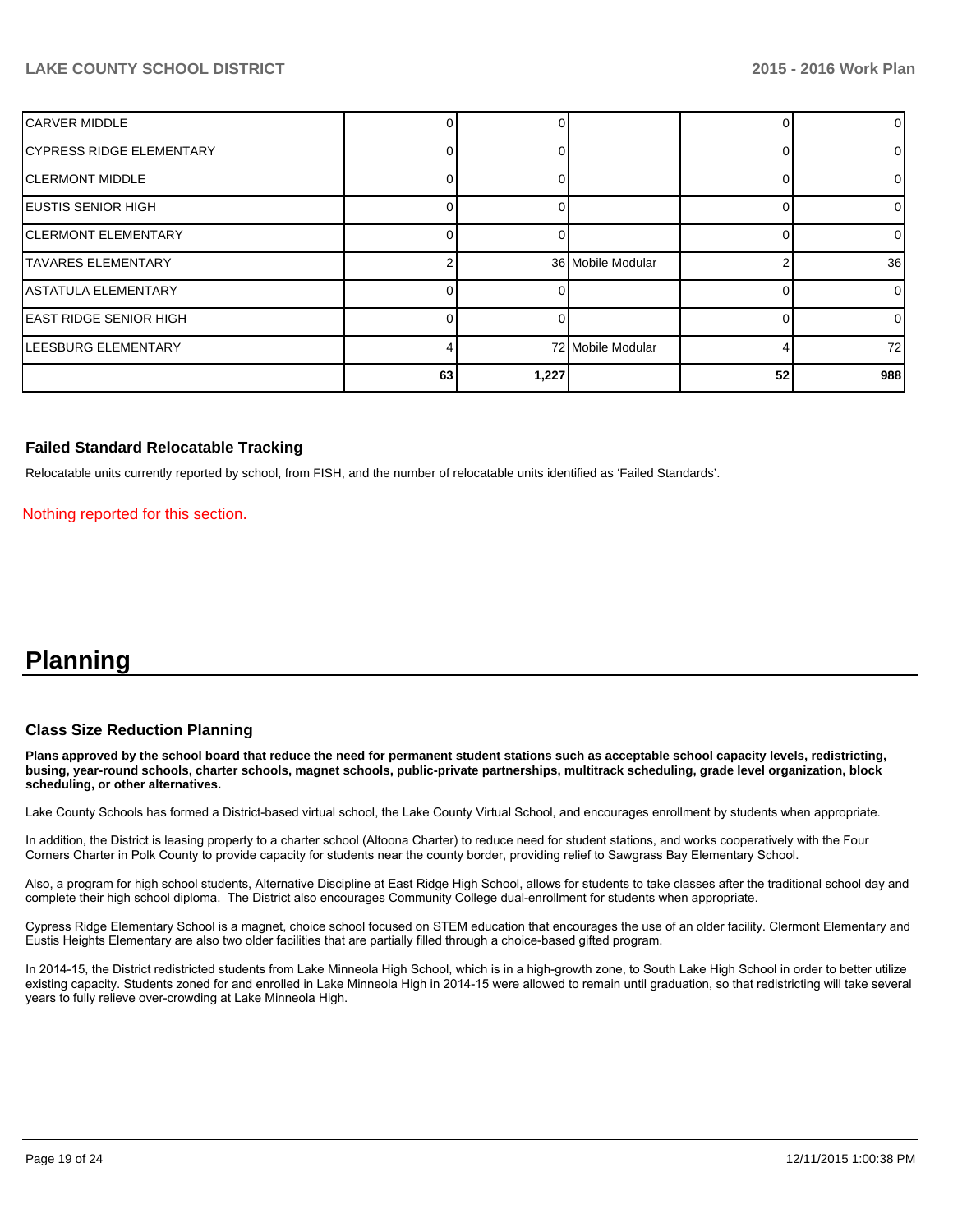### **School Closure Planning**

#### **Plans for the closure of any school, including plans for disposition of the facility or usage of facility space, and anticipated revenues.**

The District does not anticipate any school closures. However, a contract for sale of the former Dabney Elementary site, which was closed a decade ago, was recently approved by the Board. Revenue from that sale is anticipated to be utilized for capital improvements to Leesburg area schools.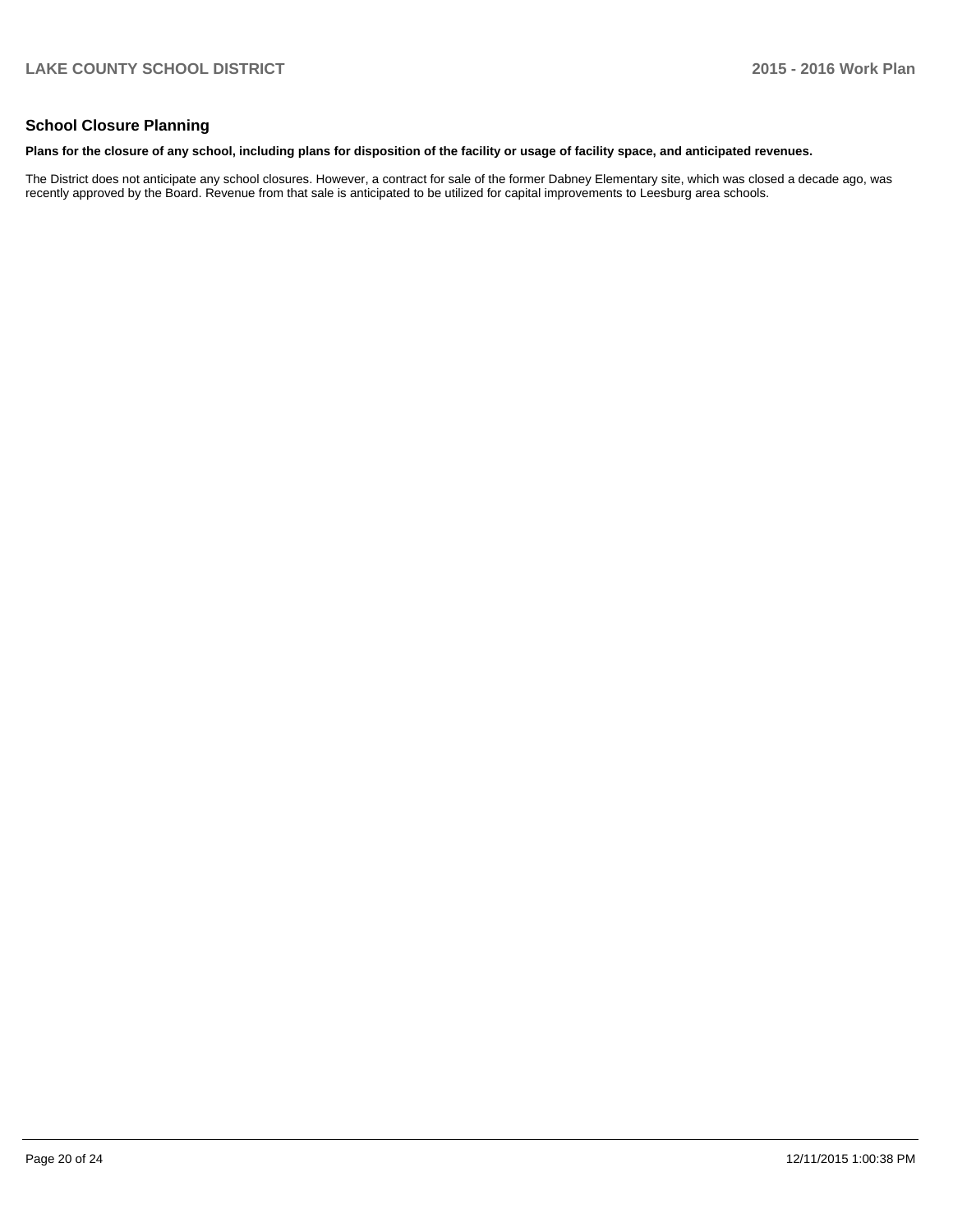# **Long Range Planning**

#### **Ten-Year Maintenance**

District projects and locations regarding the projected need for major renovation, repair, and maintenance projects within the district in years 6-10 beyond the projects plans detailed in the five years covered by the work plan.

Nothing reported for this section.

### **Ten-Year Capacity**

Schedule of capital outlay projects projected to ensure the availability of satisfactory student stations for the projected student enrollment in K-12 programs for the future 5 years beyond the 5-year district facilities work program.

| Project            | Location, Community, Quadrant or other<br>general location | 2019 - 2020 / 2024 - 2025<br><b>Projected Cost</b> |
|--------------------|------------------------------------------------------------|----------------------------------------------------|
| Elementary "L"     | South Lake Area                                            | \$19,707,000                                       |
| Elementary "N"     | South Leesburg Area                                        | \$20,089,000                                       |
| Elementary "P"     | <b>Tavares Area</b>                                        | \$21,267,500                                       |
| Elementary "O"     | Lady Lake Area                                             | \$20,877,400                                       |
| Elementary "Q"     | Groveland Area                                             | \$20,487,300                                       |
| Middle School "EE" | South County                                               | \$29,039,000                                       |
|                    |                                                            | \$131,467,200                                      |

#### **Ten-Year Planned Utilization**

Schedule of planned capital outlay projects identifying the standard grade groupings, capacities, and planned utilization rates of future educational facilities of the district for both permanent and relocatable facilities.

| <b>Grade Level Projections</b>  | <b>FISH</b><br><b>Student</b><br><b>Stations</b> | Actual 2014 -<br>2015 FISH<br>Capacity | Actual<br>$2014 -$<br>2015<br><b>COFTE</b> | <b>Utilization</b> | Actual 2014 - 2015   Actual 2015 - 2016 / 2024 - 2025 new<br>Student Capacity to be added/removed | Projected 2024 - Projected 2024 -<br>2025 COFTE | 2025 Utilization |
|---------------------------------|--------------------------------------------------|----------------------------------------|--------------------------------------------|--------------------|---------------------------------------------------------------------------------------------------|-------------------------------------------------|------------------|
| Elementary - District<br>Totals | 23.100                                           | 23.100                                 | 18.093.00                                  | 78.32 %            | 3.852                                                                                             | 21.477                                          | 79.69 %          |
| Middle - District Totals        | 15.647                                           | 14.077                                 | 8.991.00                                   | 63.87 %            | 656                                                                                               | 10.547                                          | 71.59 %          |
| High - District Totals          | 14.772                                           | 13.767                                 | 10.512.00                                  | 76.36 %            |                                                                                                   | 12,868                                          | 93.47 %          |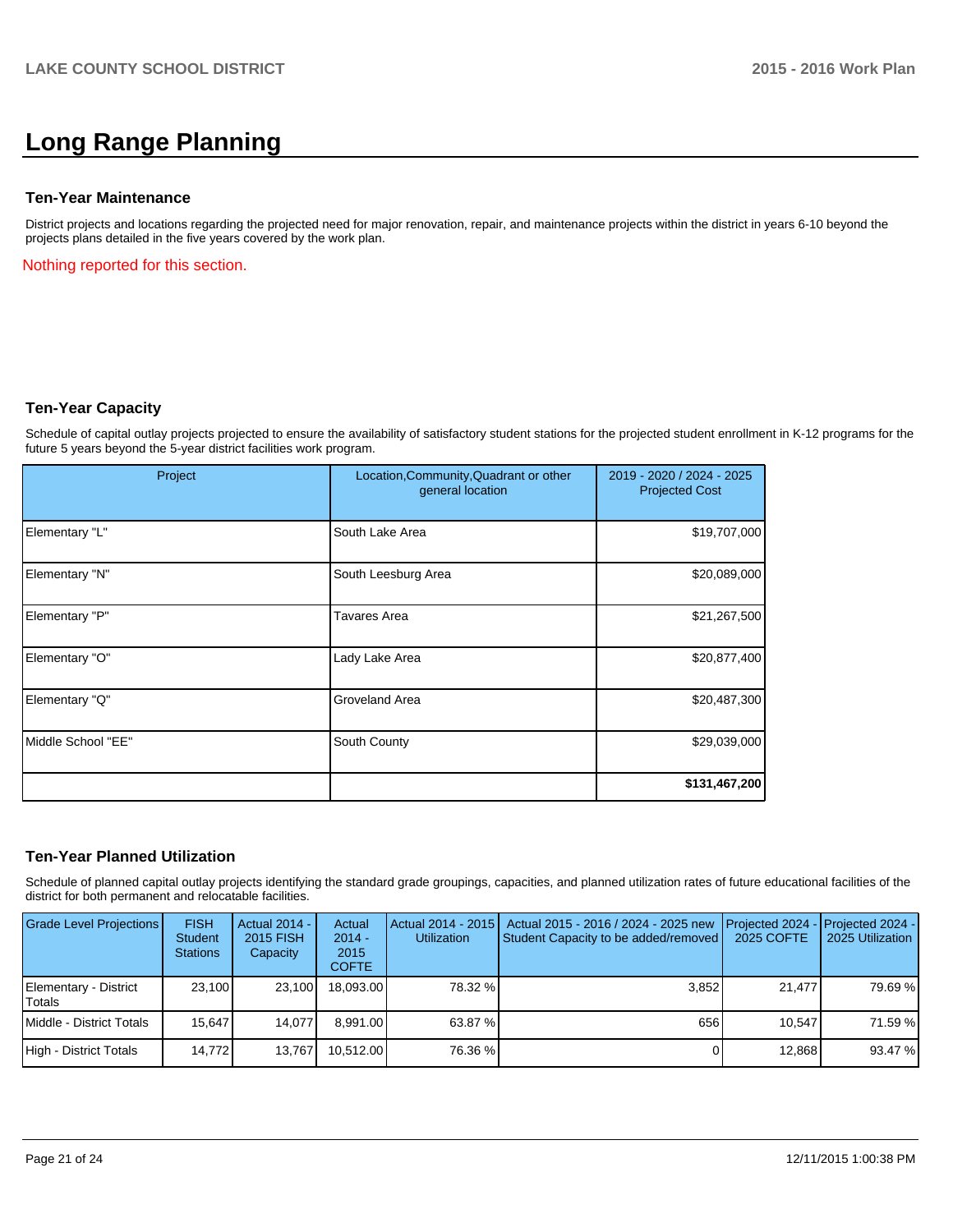| Other - ESE, etc | 2.746  | .751   | 238.00    | 13.59 % | 395   | 3,903  | 181.87 % |
|------------------|--------|--------|-----------|---------|-------|--------|----------|
|                  | 56,265 | 52,695 | 37.834.00 | 71.80 % | 4,903 | 48,795 | 84.72%   |

**Combination schools are included with the middle schools for student stations, capacity, COFTE and utilization purposes because these facilities all have a 90% utilization factor. Use this space to explain or define the grade groupings for combination schools.**

No comments to report.

#### **Ten-Year Infrastructure Planning**

**Proposed Location of Planned New, Remodeled, or New Additions to Facilities in 06 thru 10 out years (Section 28).**

Elementary "L" (Lost Lake Relief) in 2017. Elementary "N" (South Leesburg Area) in 2017. Elementary "P" (Tavares Area) in 2021. Elementary "O" (Lady Lake Area) in 2019. Elementary "Q" (Groveland Area) in 2018. Middle School "EE" (South County Area) in 2019.

Plans for closure of any school, including plans for disposition of the facility or usage of facility space, and anticipated revenues in the 06 thru 10 out **years (Section 29).**

None

#### **Twenty-Year Maintenance**

District projects and locations regarding the projected need for major renovation, repair, and maintenance projects within the district in years 11-20 beyond the projects plans detailed in the five years covered by the work plan.

Nothing reported for this section.

#### **Twenty-Year Capacity**

Schedule of capital outlay projects projected to ensure the availability of satisfactory student stations for the projected student enrollment in K-12 programs for the future 11-20 years beyond the 5-year district facilities work program.

| Project            | Location, Community, Quadrant or other<br>general location | 2024 - 2025 / 2034 - 2035<br><b>Projected Cost</b> |  |
|--------------------|------------------------------------------------------------|----------------------------------------------------|--|
| Elementary "M"     | Mascotte Area                                              | \$23,369,300                                       |  |
| Middle School "FF" | <b>Central Lake County</b>                                 | \$37,293,800                                       |  |
| High School "EEE"  | <b>Central Lake County</b>                                 | \$68,569,600                                       |  |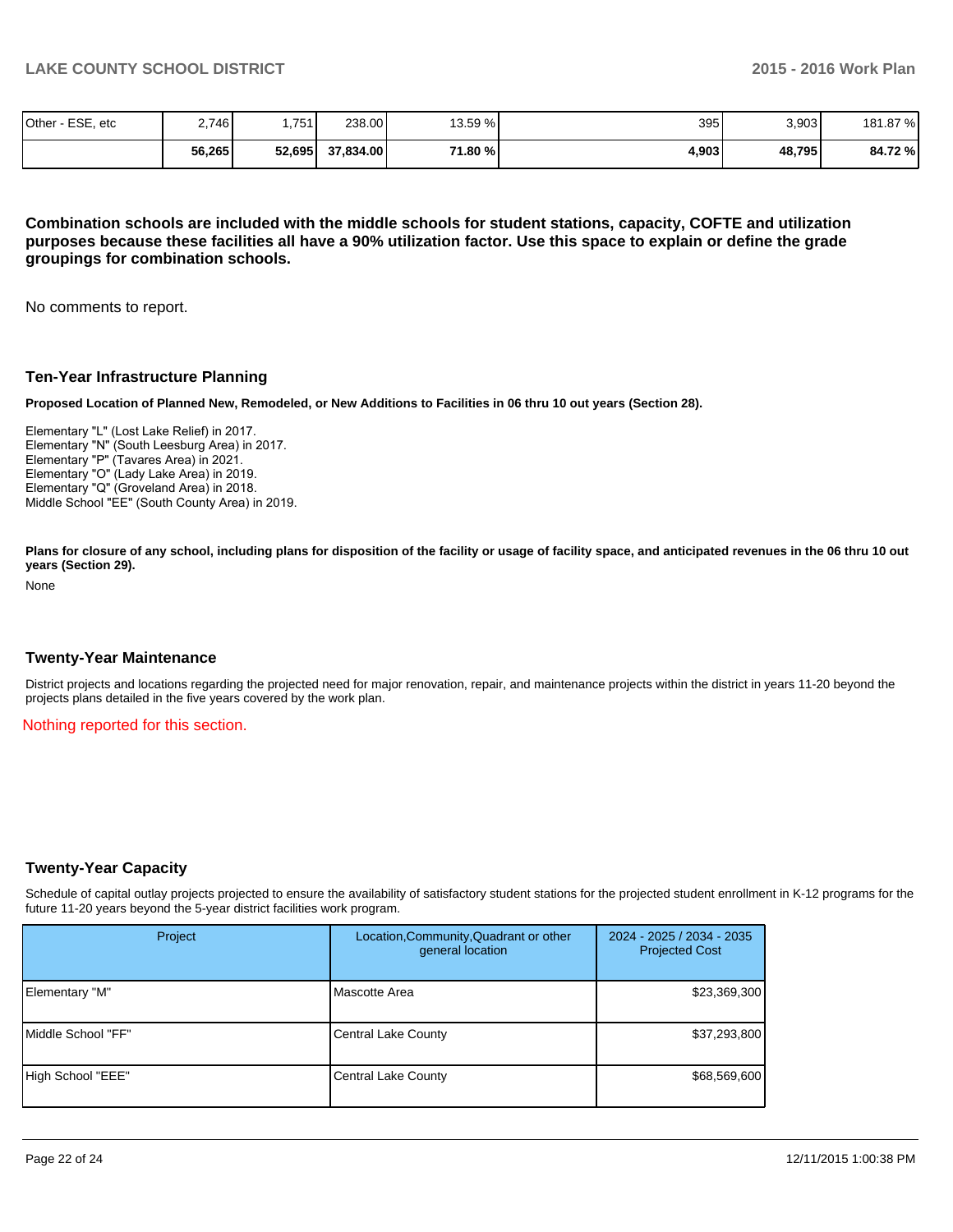| <b>Elementary Additions</b>          | District-wide, TBD        | \$25,168,500  |
|--------------------------------------|---------------------------|---------------|
| Elementary "V"                       | Northeast Lake County     | \$22,967,900  |
| Elementary "U"                       | South Lake County         | \$24,233,200  |
| High School Additions - 500 capacity | North Central Lake County | \$19,366,000  |
| High School Additions                | South Central Lake County | \$20,493,000  |
|                                      |                           | \$241,461,300 |

# **Twenty-Year Planned Utilization**

Schedule of planned capital outlay projects identifying the standard grade groupings, capacities, and planned utilization rates of future educational facilities of the district for both permanent and relocatable facilities.

| <b>Grade Level Projections</b>         | <b>FISH</b><br><b>Student</b><br><b>Stations</b> | <b>Actual 2014 -</b><br>2015 FISH<br>Capacity | Actual<br>$2014 -$<br>2015<br><b>COFTE</b> | Actual 2014 - 2015<br><b>Utilization</b> | Actual 2015 - 2016 / 2034 - 2035 new<br>Student Capacity to be added/removed | Projected 2034<br>2035 COFTE | Projected 2034 -<br>2035 Utilization |
|----------------------------------------|--------------------------------------------------|-----------------------------------------------|--------------------------------------------|------------------------------------------|------------------------------------------------------------------------------|------------------------------|--------------------------------------|
| Elementary - District<br><b>Totals</b> | 23,100                                           | 23,100                                        | 18,093.00                                  | 78.32 %                                  | 2,923                                                                        | 24,871                       | 95.57 %                              |
| Middle - District Totals               | 15.647                                           | 14,077                                        | 8.991.00                                   | 63.87 %                                  | 841                                                                          | 11.621                       | 77.90 %                              |
| High - District Totals                 | 14.772                                           | 13.767                                        | 10.512.00                                  | 76.36 %                                  | 3.133                                                                        | 15.477                       | 91.58 %                              |
| Other - ESE, etc                       | 2.746                                            | 1.751                                         | 238,00                                     | 13.59 %                                  | 599                                                                          | 4.250                        | 180.85 %                             |
|                                        | 56,265                                           | 52,695                                        | 37,834.00                                  | 71.80 %                                  | 7,496                                                                        | 56,219                       | 93.40 %                              |

**Combination schools are included with the middle schools for student stations, capacity, COFTE and utilization purposes because these facilities all have a 90% utilization factor. Use this space to explain or define the grade groupings for combination schools.**

No comments to report.

#### **Twenty-Year Infrastructure Planning**

**Proposed Location of Planned New, Remodeled, or New Additions to Facilities in 11 thru 20 out years (Section 28).**

Elementary "M" (South Lake County/Mascotte) in 2026. Elementary "V" (Northeast Lake County) in 2023. Elementary "U" (South Lake County) in 2026. Various Elementary Additions District-Wide (600 cap.). Middle School "FF" (Central Lake County) in 2025. High School "EEE" (Central Lake County) in 2025. High School Additions (North Central Lake COunty) in 2024. High School Additions (South Central Lake County) in 2028.

Plans for closure of any school, including plans for disposition of the facility or usage of facility space, and anticipated revenues in the 11 thru 20 out **years (Section 29).**